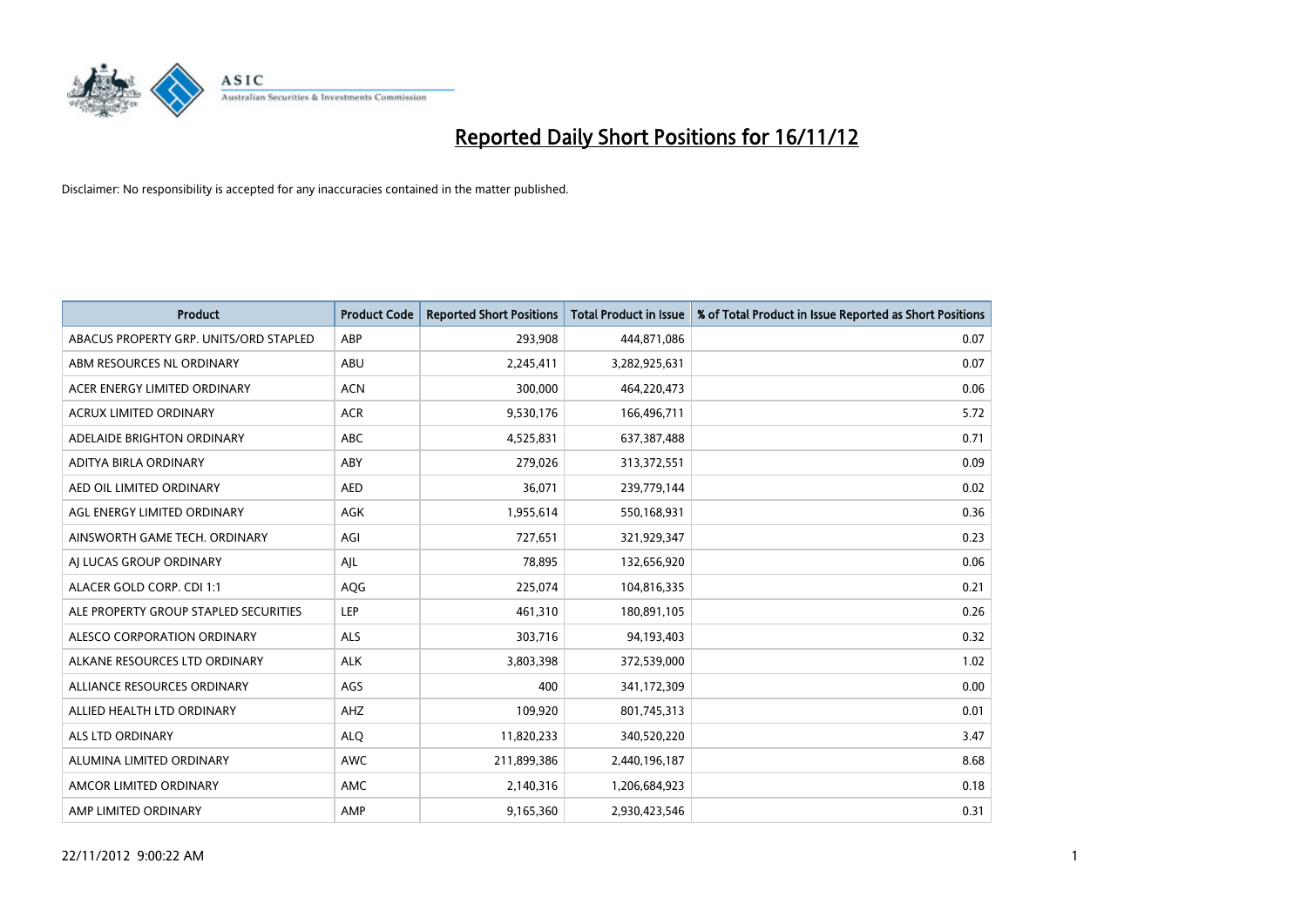

| <b>Product</b>                          | <b>Product Code</b> | <b>Reported Short Positions</b> | <b>Total Product in Issue</b> | % of Total Product in Issue Reported as Short Positions |
|-----------------------------------------|---------------------|---------------------------------|-------------------------------|---------------------------------------------------------|
| AMPELLA MINING ORDINARY                 | <b>AMX</b>          | 5,918,550                       | 247,500,493                   | 2.39                                                    |
| ANGLOGOLD ASHANTI CDI 5:1               | AGG                 | 500                             | 89,207,765                    | 0.00                                                    |
| ANSELL LIMITED ORDINARY                 | <b>ANN</b>          | 4,291,424                       | 130,768,652                   | 3.28                                                    |
| ANTARES ENERGY LTD ORDINARY             | <b>AZZ</b>          | 605,731                         | 257,000,000                   | 0.24                                                    |
| ANZ BANKING GRP LTD ORDINARY            | ANZ                 | 7,090,964                       | 2,718,596,903                 | 0.26                                                    |
| APA GROUP STAPLED SECURITIES            | <b>APA</b>          | 14,037,170                      | 796,987,854                   | 1.76                                                    |
| APN NEWS & MEDIA ORDINARY               | <b>APN</b>          | 12,596,762                      | 661,526,586                   | 1.90                                                    |
| AQUARIUS PLATINUM. ORDINARY             | <b>AOP</b>          | 15,395,614                      | 486,851,336                   | 3.16                                                    |
| AQUILA RESOURCES ORDINARY               | <b>AQA</b>          | 9,002,322                       | 411,804,442                   | 2.19                                                    |
| ARAFURA RESOURCE LTD ORDINARY           | <b>ARU</b>          | 4,186,900                       | 396,004,144                   | 1.06                                                    |
| ARB CORPORATION ORDINARY                | <b>ARP</b>          | 44,315                          | 72,481,302                    | 0.06                                                    |
| ARDENT LEISURE GROUP STAPLED SECURITIES | AAD                 | 120,672                         | 397,774,513                   | 0.03                                                    |
| ARISTOCRAT LEISURE ORDINARY             | <b>ALL</b>          | 17,977,810                      | 551,418,047                   | 3.26                                                    |
| ARRIUM LTD ORDINARY                     | ARI                 | 10,104,137                      | 1,351,527,328                 | 0.75                                                    |
| ASCIANO LIMITED ORDINARY                | <b>AIO</b>          | 3,469,446                       | 975,385,664                   | 0.36                                                    |
| ASG GROUP LIMITED ORDINARY              | ASZ                 | 2,809,813                       | 182,756,104                   | 1.54                                                    |
| ASPEN GROUP ORD/UNITS STAPLED           | <b>APZ</b>          | 75,957                          | 1,197,188,521                 | 0.01                                                    |
| ASPIRE MINING LTD ORDINARY              | <b>AKM</b>          | 534,085                         | 620,594,556                   | 0.09                                                    |
| ASTRO JAP PROP GROUP STAPLED SECURITIES | AIA                 | 1,918                           | 58,445,002                    | 0.00                                                    |
| ASX LIMITED ORDINARY                    | ASX                 | 3,574,347                       | 175,136,729                   | 2.04                                                    |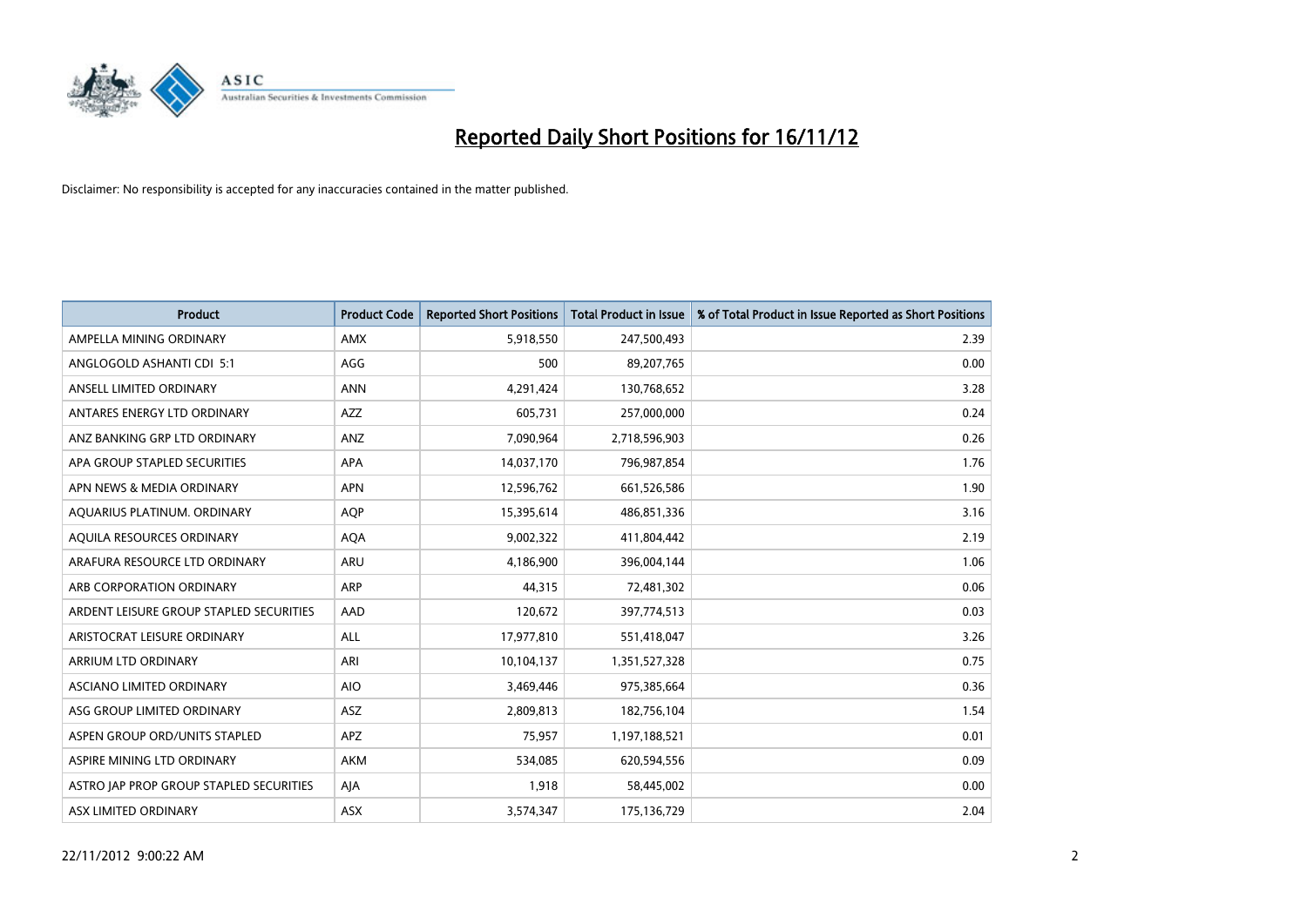

| <b>Product</b>                       | <b>Product Code</b> | <b>Reported Short Positions</b> | <b>Total Product in Issue</b> | % of Total Product in Issue Reported as Short Positions |
|--------------------------------------|---------------------|---------------------------------|-------------------------------|---------------------------------------------------------|
| ATLAS IRON LIMITED ORDINARY          | AGO                 | 14,444,444                      | 904,805,993                   | 1.60                                                    |
| AURORA OIL & GAS ORDINARY            | <b>AUT</b>          | 5,129,348                       | 447,885,778                   | 1.15                                                    |
| <b>AUSDRILL LIMITED ORDINARY</b>     | <b>ASL</b>          | 6,445,489                       | 309,218,627                   | 2.08                                                    |
| AUSENCO LIMITED ORDINARY             | AAX                 | 758,632                         | 123,872,665                   | 0.61                                                    |
| <b>AUSTAL LIMITED ORDINARY</b>       | ASB                 | 437,117                         | 190,674,573                   | 0.23                                                    |
| AUSTIN ENGINEERING ORDINARY          | ANG                 | 408,241                         | 72,314,403                    | 0.56                                                    |
| AUSTRALAND PROPERTY STAPLED SECURITY | <b>ALZ</b>          | 528,021                         | 576,846,597                   | 0.09                                                    |
| AUSTRALIAN AGRICULT, ORDINARY        | <b>AAC</b>          | 626,606                         | 312,905,085                   | 0.20                                                    |
| AUSTRALIAN INFRASTR. UNITS/ORDINARY  | <b>AIX</b>          | 1,283,123                       | 620,733,944                   | 0.21                                                    |
| AUSTRALIAN PHARM, ORDINARY           | API                 | 213,238                         | 488,115,883                   | 0.04                                                    |
| AUTOMOTIVE HOLDINGS ORDINARY         | <b>AHE</b>          | 610                             | 260,579,682                   | 0.00                                                    |
| AVANCO RESOURCES LTD ORDINARY        | AVB                 | 114,682                         | 1,113,993,968                 | 0.01                                                    |
| AVJENNINGS LIMITED ORDINARY          | AVI                 | 175,000                         | 274,588,694                   | 0.06                                                    |
| AWE LIMITED ORDINARY                 | <b>AWE</b>          | 3,901,594                       | 522,116,985                   | 0.75                                                    |
| AZIMUTH RES LTD ORDINARY             | <b>AZH</b>          | 1,253,014                       | 419,864,886                   | 0.30                                                    |
| BANDANNA ENERGY ORDINARY             | <b>BND</b>          | 11,742,797                      | 528,481,199                   | 2.22                                                    |
| BANK OF QUEENSLAND. ORDINARY         | <b>BOQ</b>          | 9,093,071                       | 308,797,224                   | 2.94                                                    |
| <b>BASE RES LIMITED ORDINARY</b>     | <b>BSE</b>          | 463,722                         | 560,440,029                   | 0.08                                                    |
| <b>BATHURST RESOURCES ORDINARY</b>   | <b>BTU</b>          | 39,009,046                      | 697,247,997                   | 5.59                                                    |
| <b>BC IRON LIMITED ORDINARY</b>      | <b>BCI</b>          | 160.040                         | 103,861,000                   | 0.15                                                    |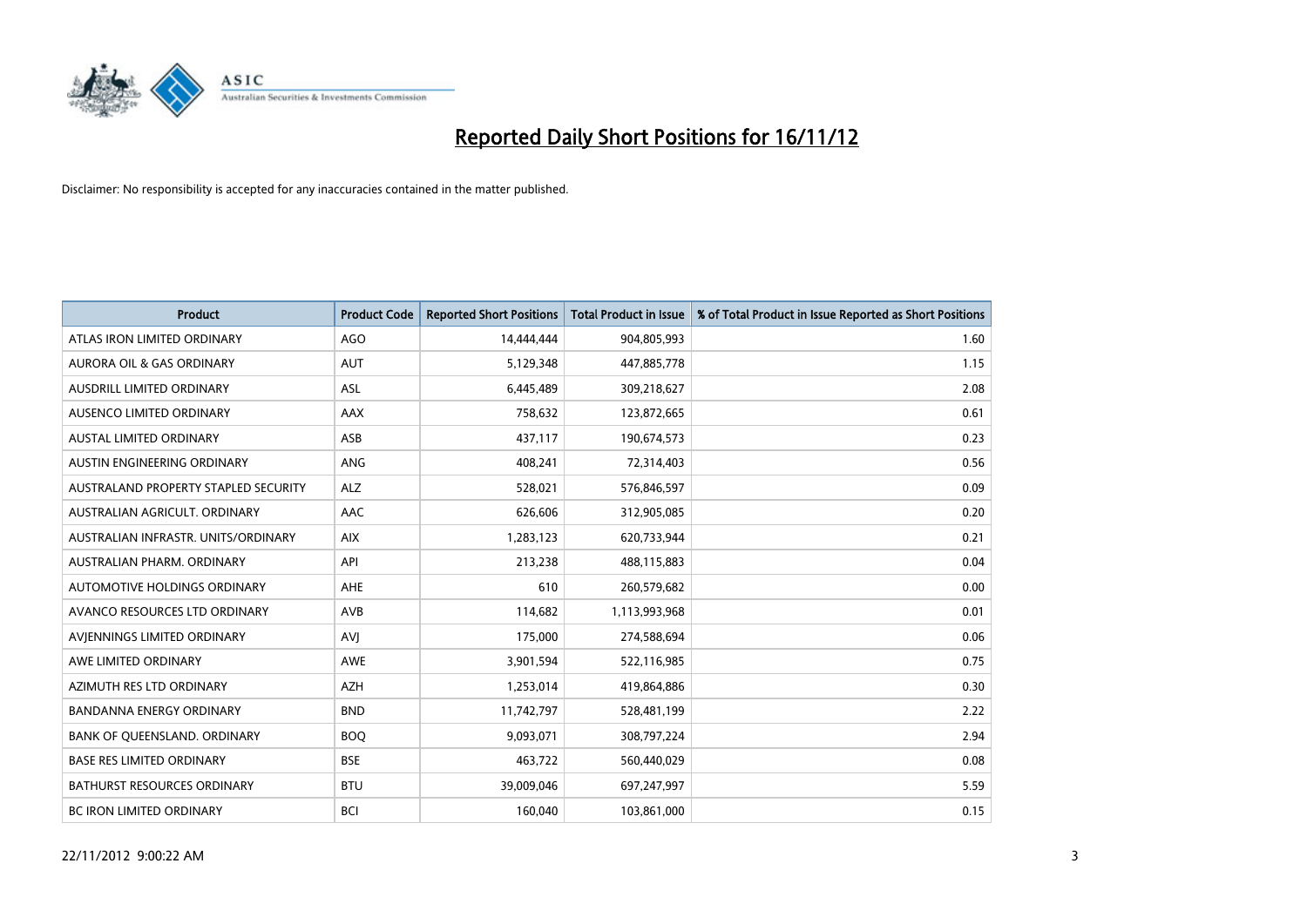

| <b>Product</b>                       | <b>Product Code</b> | <b>Reported Short Positions</b> | <b>Total Product in Issue</b> | % of Total Product in Issue Reported as Short Positions |
|--------------------------------------|---------------------|---------------------------------|-------------------------------|---------------------------------------------------------|
| <b>BEACH ENERGY LIMITED ORDINARY</b> | <b>BPT</b>          | 25,543,683                      | 1,263,677,572                 | 2.02                                                    |
| BEADELL RESOURCE LTD ORDINARY        | <b>BDR</b>          | 13,971,637                      | 740,204,752                   | 1.89                                                    |
| BENDIGO AND ADELAIDE ORDINARY        | <b>BEN</b>          | 9,050,633                       | 402,290,277                   | 2.25                                                    |
| BERKELEY RESOURCES ORDINARY          | <b>BKY</b>          | 207,444                         | 179,393,273                   | 0.12                                                    |
| <b>BHP BILLITON LIMITED ORDINARY</b> | <b>BHP</b>          | 8,018,620                       | 3,211,691,105                 | 0.25                                                    |
| <b>BILLABONG ORDINARY</b>            | <b>BBG</b>          | 5,713,661                       | 478,944,292                   | 1.19                                                    |
| <b>BLACKTHORN RESOURCES ORDINARY</b> | <b>BTR</b>          | 152,345                         | 164,285,950                   | 0.09                                                    |
| BLUESCOPE STEEL LTD ORDINARY         | <b>BSL</b>          | 14,490,098                      | 3,349,185,247                 | 0.43                                                    |
| <b>BOART LONGYEAR ORDINARY</b>       | <b>BLY</b>          | 5,440,307                       | 461,163,412                   | 1.18                                                    |
| <b>BOOM LOGISTICS ORDINARY</b>       | <b>BOL</b>          | 17,998                          | 468,663,585                   | 0.00                                                    |
| <b>BORAL LIMITED, ORDINARY</b>       | <b>BLD</b>          | 55,297,423                      | 766,235,816                   | 7.22                                                    |
| <b>BOUGAINVILLE COPPER ORDINARY</b>  | <b>BOC</b>          |                                 | 401,062,500                   | 0.00                                                    |
| <b>BRADKEN LIMITED ORDINARY</b>      | <b>BKN</b>          | 10,541,396                      | 169,240,662                   | 6.23                                                    |
| <b>BRAMBLES LIMITED ORDINARY</b>     | <b>BXB</b>          | 5,236,412                       | 1,555,262,103                 | 0.34                                                    |
| BREVILLE GROUP LTD ORDINARY          | <b>BRG</b>          | 1,273,152                       | 130,095,322                   | 0.98                                                    |
| <b>BRICKWORKS LIMITED ORDINARY</b>   | <b>BKW</b>          | 75,366                          | 147,818,132                   | 0.05                                                    |
| <b>BROCKMAN MINING LTD ORDINARY</b>  | <b>BCK</b>          | 91,872                          | 7,224,094,327                 | 0.00                                                    |
| BT INVESTMENT MNGMNT ORDINARY        | <b>BTT</b>          | 55,060                          | 268,989,279                   | 0.02                                                    |
| <b>BURU ENERGY ORDINARY</b>          | <b>BRU</b>          | 10,197,351                      | 266,297,599                   | 3.83                                                    |
| <b>BWP TRUST ORDINARY UNITS</b>      | <b>BWP</b>          | 2.750.343                       | 533,645,790                   | 0.52                                                    |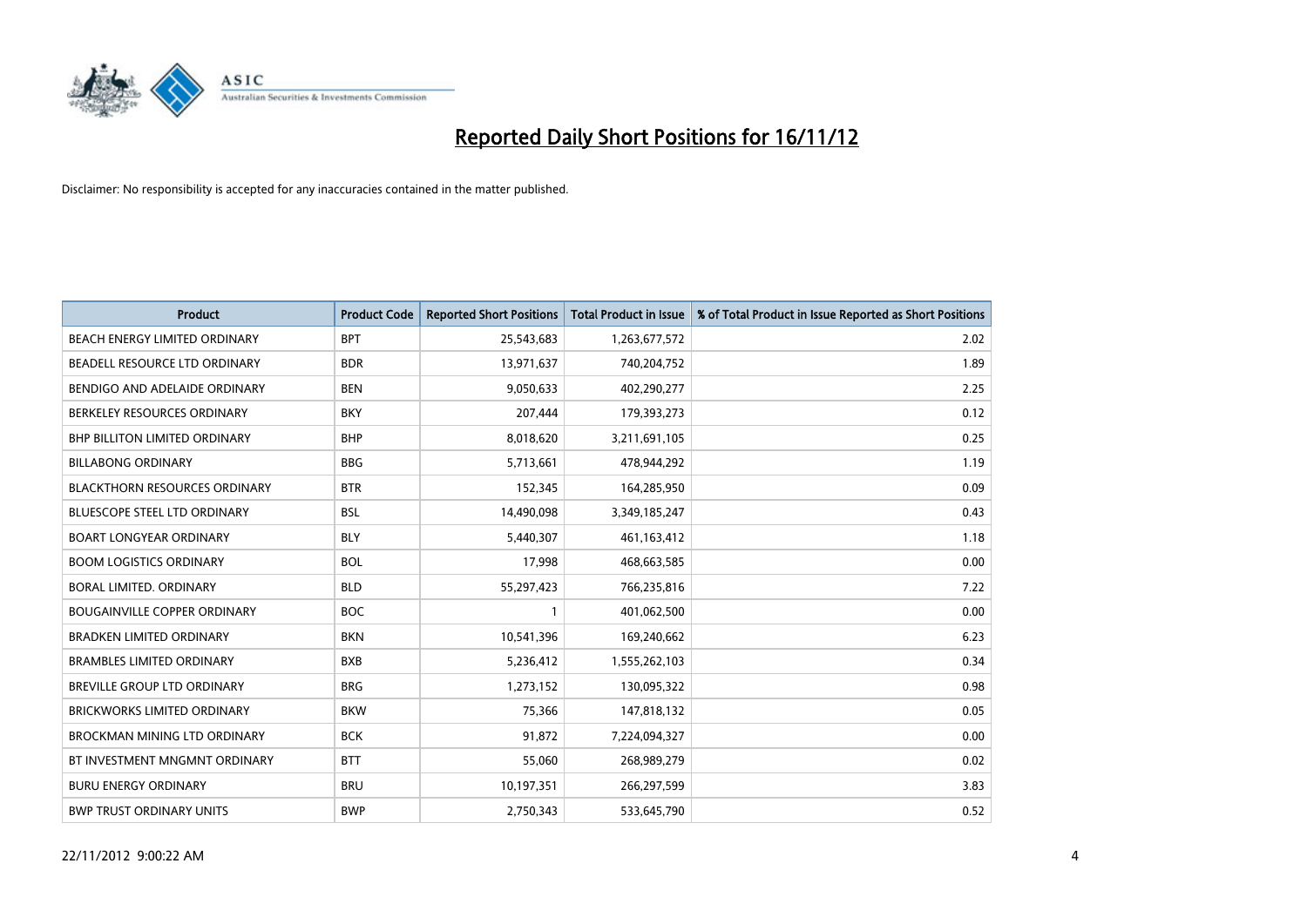

| <b>Product</b>                           | <b>Product Code</b> | <b>Reported Short Positions</b> | <b>Total Product in Issue</b> | % of Total Product in Issue Reported as Short Positions |
|------------------------------------------|---------------------|---------------------------------|-------------------------------|---------------------------------------------------------|
| <b>CABCHARGE AUSTRALIA ORDINARY</b>      | CAB                 | 4,575,696                       | 120,430,683                   | 3.80                                                    |
| CALIBRE GROUP LTD ORDINARY               | <b>CGH</b>          | 516,334                         | 307,378,401                   | 0.17                                                    |
| CALTEX AUSTRALIA ORDINARY                | <b>CTX</b>          | 3,946,549                       | 270,000,000                   | 1.46                                                    |
| CAPE LAMBERT RES LTD ORDINARY            | <b>CFE</b>          | 811,389                         | 689,108,792                   | 0.12                                                    |
| CARABELLA RES LTD ORDINARY               | <b>CLR</b>          | 76,079                          | 133,642,797                   | 0.06                                                    |
| <b>CARBON ENERGY ORDINARY</b>            | <b>CNX</b>          | 48,071                          | 776,306,566                   | 0.01                                                    |
| <b>CARDNO LIMITED ORDINARY</b>           | CDD                 | 5,960,870                       | 139,180,293                   | 4.28                                                    |
| CARNARVON PETROLEUM ORDINARY             | <b>CVN</b>          | 5,204,353                       | 858,516,667                   | 0.61                                                    |
| CARSALES.COM LTD ORDINARY                | <b>CRZ</b>          | 8,673,149                       | 235,648,495                   | 3.68                                                    |
| CEDAR WOODS PROP. ORDINARY               | <b>CWP</b>          | 5,001                           | 73,047,793                    | 0.01                                                    |
| CENTRO RETAIL AUST ORD/UNIT STAPLED SEC  | <b>CRF</b>          | 2,932,296                       | 1,427,391,696                 | 0.21                                                    |
| <b>CERAMIC FUEL CELLS ORDINARY</b>       | <b>CFU</b>          | 275                             | 1,559,231,320                 | 0.00                                                    |
| CFS RETAIL TRUST GRP STAPLED SECURITIES  | <b>CFX</b>          | 40,239,579                      | 2,828,495,659                 | 1.42                                                    |
| CHALLENGER DIV.PRO. STAPLED UNITS        | <b>CDI</b>          | 4,519                           | 214,101,013                   | 0.00                                                    |
| <b>CHALLENGER INFRAST, STAPLED UNITS</b> | <b>CIF</b>          | 876,762                         | 316,223,785                   | 0.28                                                    |
| CHALLENGER LIMITED ORDINARY              | <b>CGF</b>          | 6,661,321                       | 544,652,710                   | 1.22                                                    |
| CHARTER HALL GROUP STAPLED US PROHIBIT.  | <b>CHC</b>          | 446,713                         | 298,684,347                   | 0.15                                                    |
| <b>CHARTER HALL RETAIL UNITS</b>         | <b>CQR</b>          | 817,012                         | 328,614,171                   | 0.25                                                    |
| <b>CHORUS LIMITED ORDINARY</b>           | <b>CNU</b>          | 983,281                         | 385,082,123                   | 0.26                                                    |
| CITIGOLD CORP LTD ORDINARY               | <b>CTO</b>          | 1,363,288                       | 1,238,622,051                 | 0.11                                                    |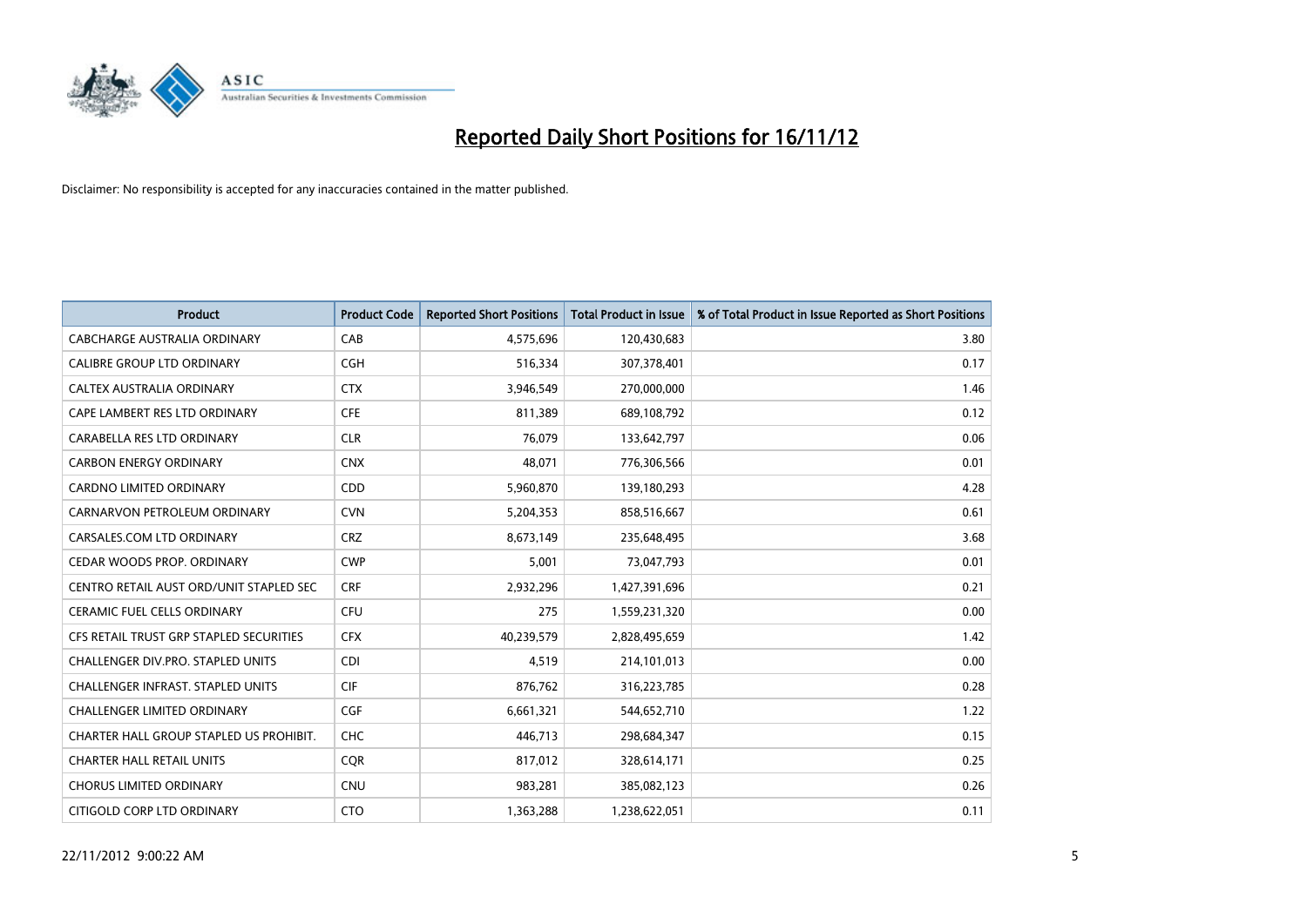

| <b>Product</b>                          | <b>Product Code</b> | <b>Reported Short Positions</b> | Total Product in Issue | % of Total Product in Issue Reported as Short Positions |
|-----------------------------------------|---------------------|---------------------------------|------------------------|---------------------------------------------------------|
| <b>CLOUGH LIMITED ORDINARY</b>          | <b>CLO</b>          | 105,909                         | 775,259,839            | 0.01                                                    |
| CNPR GRP UNITS/ORD STAPLED              | <b>CNP</b>          | 2,537                           | 972,414,514            | 0.00                                                    |
| COAL OF AFRICA LTD ORDINARY             | <b>CZA</b>          | 90,137                          | 800,951,034            | 0.01                                                    |
| COALSPUR MINES LTD ORDINARY             | <b>CPL</b>          | 14,482,630                      | 620,729,899            | 2.33                                                    |
| COCA-COLA AMATIL ORDINARY               | <b>CCL</b>          | 3,813,884                       | 762,133,414            | 0.50                                                    |
| COCHLEAR LIMITED ORDINARY               | <b>COH</b>          | 4,945,317                       | 57,026,689             | 8.67                                                    |
| <b>COCKATOO COAL ORDINARY</b>           | <b>COK</b>          | 17,515,552                      | 1,016,746,908          | 1.72                                                    |
| CODAN LIMITED ORDINARY                  | <b>CDA</b>          | 62,586                          | 176,862,573            | 0.04                                                    |
| <b>COLLINS FOODS LTD ORDINARY</b>       | <b>CKF</b>          | 23,670                          | 93,000,003             | 0.03                                                    |
| COMMONWEALTH BANK, ORDINARY             | <b>CBA</b>          | 18,118,333                      | 1,609,180,841          | 1.13                                                    |
| <b>COMMONWEALTH PROP ORDINARY UNITS</b> | <b>CPA</b>          | 18,780,391                      | 2,347,003,413          | 0.80                                                    |
| <b>COMPASS RESOURCES ORDINARY</b>       | <b>CMR</b>          | 7,472                           | 1,403,744,100          | 0.00                                                    |
| <b>COMPUTERSHARE LTD ORDINARY</b>       | CPU                 | 10,547,025                      | 555,664,059            | 1.90                                                    |
| CONTINENTAL COAL LTD ORDINARY           | <b>CCC</b>          | 983                             | 473,061,772            | 0.00                                                    |
| <b>COOPER ENERGY LTD ORDINARY</b>       | <b>COE</b>          | 274,690                         | 328,694,257            | 0.08                                                    |
| <b>CORP TRAVEL LIMITED ORDINARY</b>     | <b>CTD</b>          | 134,863                         | 74,971,020             | 0.18                                                    |
| <b>CREDIT CORP GROUP ORDINARY</b>       | <b>CCP</b>          | 34,167                          | 45,932,899             | 0.07                                                    |
| <b>CROMWELL PROP STAPLED SECURITIES</b> | <b>CMW</b>          | 375,052                         | 1,222,114,479          | 0.03                                                    |
| <b>CROWN LIMITED ORDINARY</b>           | <b>CWN</b>          | 5,528,965                       | 728,394,185            | 0.76                                                    |
| <b>CSG LIMITED ORDINARY</b>             | CSV                 | 1,123,950                       | 282,567,499            | 0.40                                                    |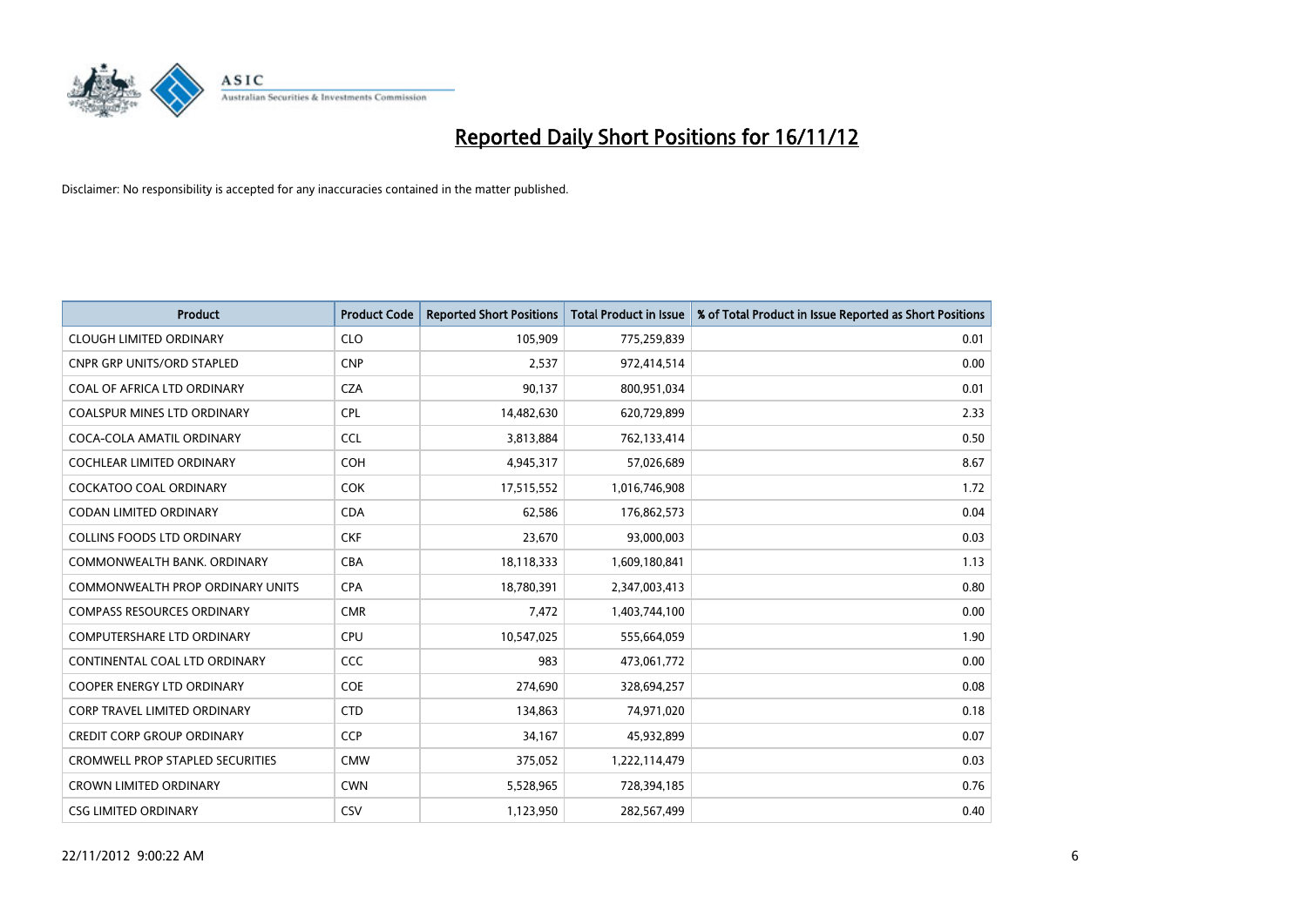

| <b>Product</b>                     | <b>Product Code</b> | <b>Reported Short Positions</b> | <b>Total Product in Issue</b> | % of Total Product in Issue Reported as Short Positions |
|------------------------------------|---------------------|---------------------------------|-------------------------------|---------------------------------------------------------|
| <b>CSL LIMITED ORDINARY</b>        | <b>CSL</b>          | 3,066,995                       | 502,458,768                   | 0.61                                                    |
| <b>CSR LIMITED ORDINARY</b>        | <b>CSR</b>          | 44,571,373                      | 506,000,315                   | 8.81                                                    |
| <b>CUDECO LIMITED ORDINARY</b>     | CDU                 | 4,001,121                       | 188,343,961                   | 2.12                                                    |
| DART ENERGY LTD ORDINARY           | <b>DTE</b>          | 18,761,947                      | 812,965,406                   | 2.31                                                    |
| DAVID JONES LIMITED ORDINARY       | <b>DIS</b>          | 52,218,973                      | 531,788,775                   | 9.82                                                    |
| DECMIL GROUP LIMITED ORDINARY      | <b>DCG</b>          | 462,507                         | 168,203,219                   | 0.27                                                    |
| DEVINE LIMITED ORDINARY            | <b>DVN</b>          | 254,481                         | 158,730,556                   | 0.16                                                    |
| DEXUS PROPERTY GROUP STAPLED UNITS | <b>DXS</b>          | 12,461,211                      | 4,839,024,176                 | 0.26                                                    |
| DISCOVERY METALS LTD ORDINARY      | <b>DML</b>          | 5,073,489                       | 486,986,451                   | 1.04                                                    |
| DORAY MINERALS LTD ORDINARY        | <b>DRM</b>          | 105,000                         | 139,200,101                   | 0.08                                                    |
| DOWNER EDI LIMITED ORDINARY        | <b>DOW</b>          | 10,736,446                      | 429,100,296                   | 2.50                                                    |
| DRILLSEARCH ENERGY ORDINARY        | <b>DLS</b>          | 3,009,897                       | 386,468,803                   | 0.78                                                    |
| DUET GROUP STAPLED US PROHIBIT.    | <b>DUE</b>          | 5,807,437                       | 1,116,638,606                 | 0.52                                                    |
| <b>DULUXGROUP LIMITED ORDINARY</b> | <b>DLX</b>          | 8,825,001                       | 368,984,902                   | 2.39                                                    |
| ECHO ENTERTAINMENT ORDINARY        | EGP                 | 9,742,795                       | 825,672,730                   | 1.18                                                    |
| ELDERS LIMITED ORDINARY            | <b>ELD</b>          | 17,204,589                      | 448,598,480                   | 3.84                                                    |
| ELEMENTAL MINERALS ORDINARY        | <b>ELM</b>          | 698,076                         | 243,614,280                   | 0.29                                                    |
| ELEMENTOS LIMITED ORDINARY         | <b>ELT</b>          | 16                              | 148,290,347                   | 0.00                                                    |
| <b>EMECO HOLDINGS ORDINARY</b>     | <b>EHL</b>          | 7,214,981                       | 625,904,712                   | 1.15                                                    |
| <b>ENDEAVOUR MIN CORP CDI 1:1</b>  | <b>EVR</b>          | 194,283                         | 124,161,564                   | 0.16                                                    |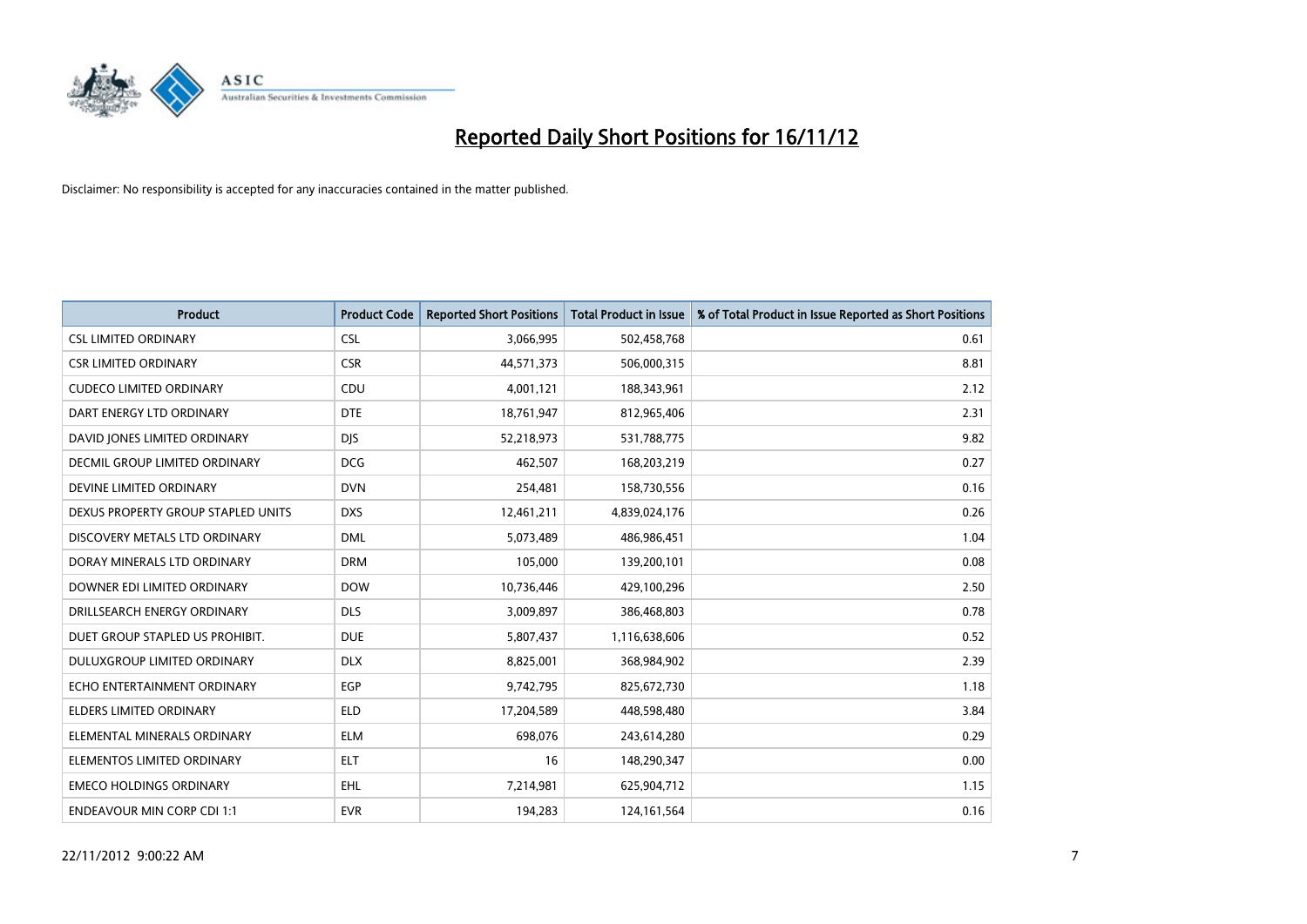

| <b>Product</b>                               | <b>Product Code</b> | <b>Reported Short Positions</b> | <b>Total Product in Issue</b> | % of Total Product in Issue Reported as Short Positions |
|----------------------------------------------|---------------------|---------------------------------|-------------------------------|---------------------------------------------------------|
| <b>ENERGY RESOURCES ORDINARY 'A'</b>         | <b>ERA</b>          | 7,433,661                       | 517,725,062                   | 1.44                                                    |
| <b>ENERGY WORLD CORPOR. ORDINARY</b>         | <b>EWC</b>          | 22,486,558                      | 1,734,166,672                 | 1.30                                                    |
| <b>ENVESTRA LIMITED ORDINARY</b>             | <b>ENV</b>          | 15,910,007                      | 1,603,333,497                 | 0.99                                                    |
| EQUATORIAL RES LTD ORDINARY                  | EQX                 | 122,024                         | 117,235,353                   | 0.10                                                    |
| EVOLUTION MINING LTD ORDINARY                | <b>EVN</b>          | 3,373,780                       | 707,942,989                   | 0.48                                                    |
| FAIRFAX MEDIA LTD ORDINARY                   | <b>FXI</b>          | 385,123,392                     | 2,351,955,725                 | 16.37                                                   |
| <b>FANTASTIC HOLDINGS ORDINARY</b>           | <b>FAN</b>          | 28                              | 102,739,538                   | 0.00                                                    |
| <b>FAR LTD ORDINARY</b>                      | FAR                 | 21,000,000                      | 2,499,846,742                 | 0.84                                                    |
| FISHER & PAYKEL H. ORDINARY                  | <b>FPH</b>          | 34,877                          | 538,095,634                   | 0.01                                                    |
| <b>FKP PROPERTY GROUP STAPLED SECURITIES</b> | <b>FKP</b>          | 52,810,561                      | 2,251,016,386                 | 2.35                                                    |
| FLEETWOOD CORP ORDINARY                      | <b>FWD</b>          | 1,529,816                       | 60,000,126                    | 2.55                                                    |
| FLETCHER BUILDING ORDINARY                   | <b>FBU</b>          | 8,990,337                       | 684,793,538                   | 1.31                                                    |
| <b>FLEXIGROUP LIMITED ORDINARY</b>           | <b>FXL</b>          | 219,985                         | 286,986,003                   | 0.08                                                    |
| <b>FLIGHT CENTRE ORDINARY</b>                | <b>FLT</b>          | 12,391,294                      | 100,154,646                   | 12.37                                                   |
| FLINDERS MINES LTD ORDINARY                  | <b>FMS</b>          | 772,809                         | 1,821,300,404                 | 0.04                                                    |
| FOCUS MINERALS LTD ORDINARY                  | <b>FML</b>          | 158,163                         | 4,320,773,701                 | 0.00                                                    |
| <b>FORGE GROUP LIMITED ORDINARY</b>          | FGE                 | 455,440                         | 86,169,014                    | 0.53                                                    |
| FORTESCUE METALS GRP ORDINARY                | <b>FMG</b>          | 210,117,229                     | 3,113,798,659                 | 6.75                                                    |
| <b>G.U.D. HOLDINGS ORDINARY</b>              | GUD                 | 1,769,461                       | 71,341,319                    | 2.48                                                    |
| <b>G8 EDUCATION LIMITED ORDINARY</b>         | <b>GEM</b>          | 48.831                          | 236.093.926                   | 0.02                                                    |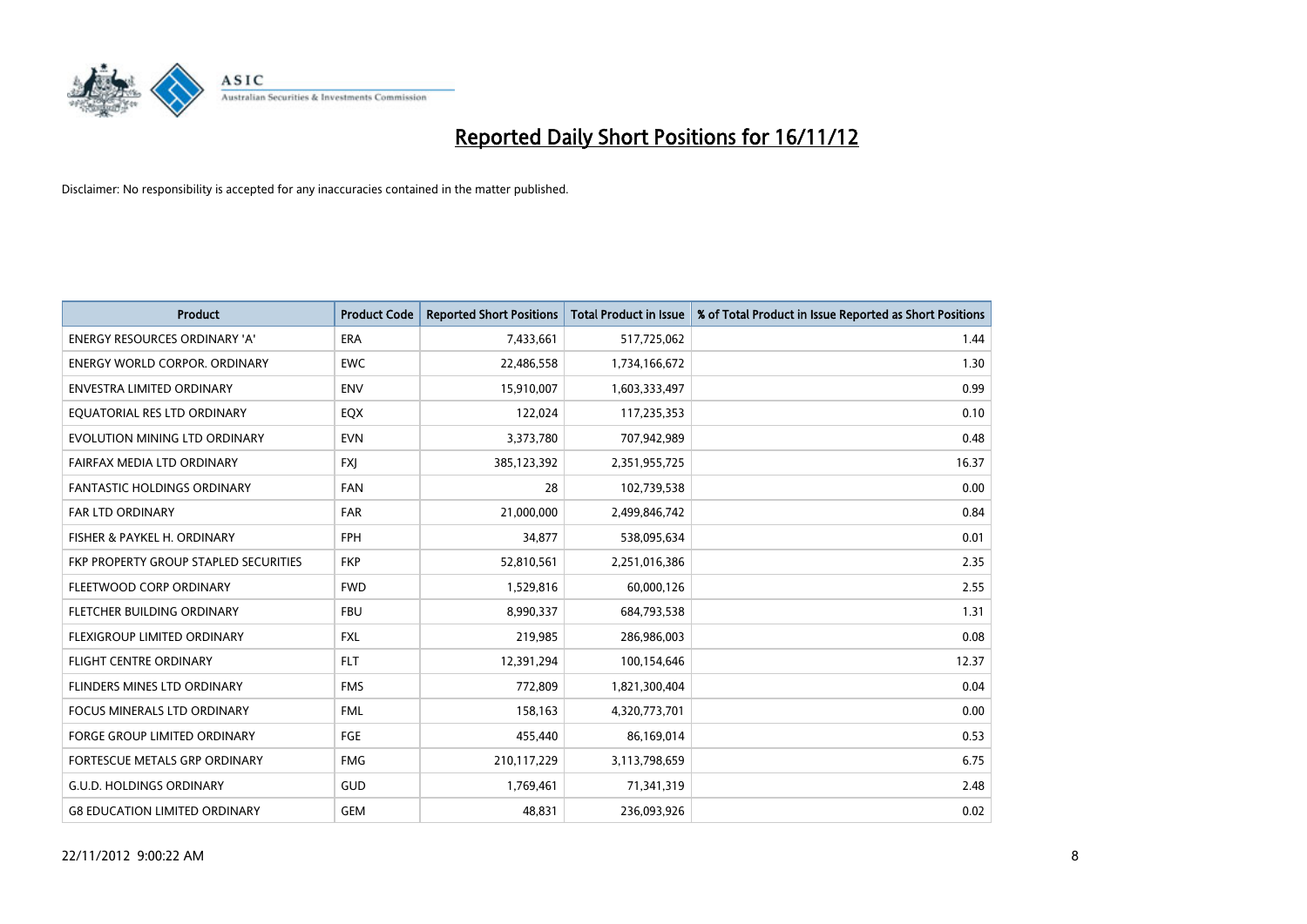

| <b>Product</b>                               | <b>Product Code</b> | <b>Reported Short Positions</b> | <b>Total Product in Issue</b> | % of Total Product in Issue Reported as Short Positions |
|----------------------------------------------|---------------------|---------------------------------|-------------------------------|---------------------------------------------------------|
| <b>GALAXY RESOURCES ORDINARY</b>             | <b>GXY</b>          | 2,950,064                       | 536,359,341                   | 0.55                                                    |
| <b>GENETIC TECHNOLOGIES ORDINARY</b>         | <b>GTG</b>          | 1,358,100                       | 474,971,819                   | 0.29                                                    |
| <b>GEODYNAMICS LIMITED ORDINARY</b>          | GDY                 | 850                             | 406,452,608                   | 0.00                                                    |
| <b>GINDALBIE METALS LTD ORDINARY</b>         | <b>GBG</b>          | 60,006,549                      | 1,247,487,454                 | 4.81                                                    |
| <b>GLOBAL MINING ORDINARY</b>                | <b>GMI</b>          | 170                             | 181,898,994                   | 0.00                                                    |
| <b>GOODMAN FIELDER, ORDINARY</b>             | <b>GFF</b>          | 36,333,905                      | 1,955,559,207                 | 1.86                                                    |
| <b>GOODMAN GROUP STAPLED US PROHIBIT.</b>    | <b>GMG</b>          | 12,093,808                      | 1,701,681,304                 | 0.71                                                    |
| <b>GPT GROUP STAPLED SEC.</b>                | <b>GPT</b>          | 8,109,685                       | 1,766,785,075                 | 0.46                                                    |
| <b>GRAINCORP LIMITED A CLASS ORDINARY</b>    | <b>GNC</b>          | 1,050,784                       | 228,241,481                   | 0.46                                                    |
| <b>GRANGE RESOURCES, ORDINARY</b>            | <b>GRR</b>          | 2,122,781                       | 1,155,487,102                 | 0.18                                                    |
| <b>GREENLAND MIN EN LTD ORDINARY</b>         | GGG                 | 4,614,873                       | 567,912,409                   | 0.81                                                    |
| <b>GRYPHON MINERALS LTD ORDINARY</b>         | GRY                 | 19,050,948                      | 348,264,983                   | 5.47                                                    |
| <b>GUILDFORD COAL LTD ORDINARY</b>           | <b>GUF</b>          | 1,531,747                       | 521,046,899                   | 0.29                                                    |
| <b>GUNNS LIMITED ORDINARY</b>                | <b>GNS</b>          | 51,528,090                      | 848,401,559                   | 6.07                                                    |
| <b>GWA GROUP LTD ORDINARY</b>                | <b>GWA</b>          | 12,259,806                      | 304,706,899                   | 4.02                                                    |
| HARVEY NORMAN ORDINARY                       | <b>HVN</b>          | 113,242,596                     | 1,062,316,784                 | 10.66                                                   |
| HASTIE GROUP LIMITED ORDINARY                | <b>HST</b>          | 233,914                         | 137,353,504                   | 0.17                                                    |
| <b>HASTINGS DIVERSIFIED STAPLED SECURITY</b> | <b>HDF</b>          | 391,625                         | 560,324,158                   | 0.07                                                    |
| <b>HENDERSON GROUP CDI 1:1</b>               | <b>HGG</b>          | 1,261,940                       | 703,813,556                   | 0.18                                                    |
| HEA HOLDINGS LIMITED ORDINARY                | <b>HFA</b>          | 3.809                           | 117,332,831                   | 0.00                                                    |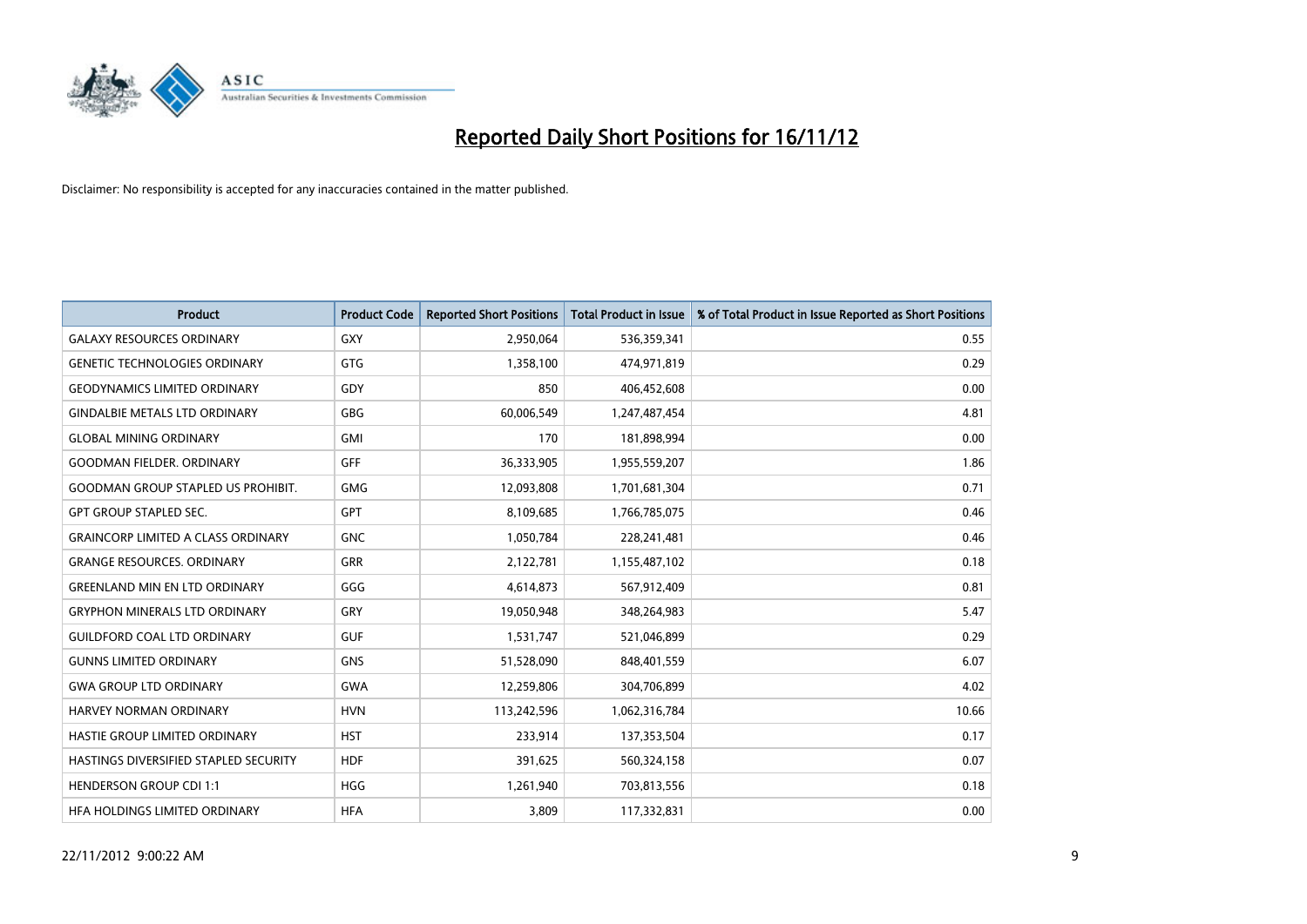

| <b>Product</b>                                | <b>Product Code</b> | <b>Reported Short Positions</b> | <b>Total Product in Issue</b> | % of Total Product in Issue Reported as Short Positions |
|-----------------------------------------------|---------------------|---------------------------------|-------------------------------|---------------------------------------------------------|
| HILLGROVE RES LTD ORDINARY                    | <b>HGO</b>          | 3,411,127                       | 1,022,760,221                 | 0.33                                                    |
| HILLS HOLDINGS LTD ORDINARY                   | HIL                 | 3,930,095                       | 246,500,444                   | 1.59                                                    |
| HORIZON OIL LIMITED ORDINARY                  | <b>HZN</b>          | 34,133,588                      | 1,130,811,515                 | 3.02                                                    |
| <b>ICON ENERGY LIMITED ORDINARY</b>           | <b>ICN</b>          | 323,882                         | 469,301,394                   | 0.07                                                    |
| <b>IINET LIMITED ORDINARY</b>                 | <b>IIN</b>          | 100,489                         | 161,238,847                   | 0.06                                                    |
| ILUKA RESOURCES ORDINARY                      | ILU                 | 57,226,036                      | 418,700,517                   | 13.67                                                   |
| <b>IMDEX LIMITED ORDINARY</b>                 | <b>IMD</b>          | 1,917,707                       | 210,473,188                   | 0.91                                                    |
| <b>INCITEC PIVOT ORDINARY</b>                 | <b>IPL</b>          | 14,279,403                      | 1,628,730,107                 | 0.88                                                    |
| <b>INDEPENDENCE GROUP ORDINARY</b>            | <b>IGO</b>          | 6,634,122                       | 232,882,535                   | 2.85                                                    |
| <b>INDOPHIL RESOURCES ORDINARY</b>            | <b>IRN</b>          | 475,040                         | 1,203,146,194                 | 0.04                                                    |
| INDUSTREA LIMITED ORDINARY                    | IDL                 | 1,474,991                       | 370,268,218                   | 0.40                                                    |
| <b>INFIGEN ENERGY STAPLED SECURITIES</b>      | <b>IFN</b>          | 3,466,764                       | 762,265,972                   | 0.45                                                    |
| <b>INSURANCE AUSTRALIA ORDINARY</b>           | <b>IAG</b>          | 7,067,575                       | 2,079,034,021                 | 0.34                                                    |
| INTEGRA MINING LTD, ORDINARY                  | <b>IGR</b>          | 2,071,564                       | 934,440,899                   | 0.22                                                    |
| <b>INTREPID MINES ORDINARY</b>                | <b>IAU</b>          | 10,489,804                      | 553,802,270                   | 1.89                                                    |
| <b>INVESTA OFFICE FUND STAPLED SECURITIES</b> | <b>IOF</b>          | 2,352,964                       | 614,047,458                   | 0.38                                                    |
| <b>INVOCARE LIMITED ORDINARY</b>              | IVC                 | 3,399,453                       | 110,030,298                   | 3.09                                                    |
| ION LIMITED ORDINARY                          | <b>ION</b>          | 164,453                         | 256,365,105                   | 0.06                                                    |
| <b>IOOF HOLDINGS LTD ORDINARY</b>             | <b>IFL</b>          | 1,487,519                       | 229,794,395                   | 0.65                                                    |
| <b>IRESS LIMITED ORDINARY</b>                 | <b>IRE</b>          | 2,157,348                       | 128.620.231                   | 1.68                                                    |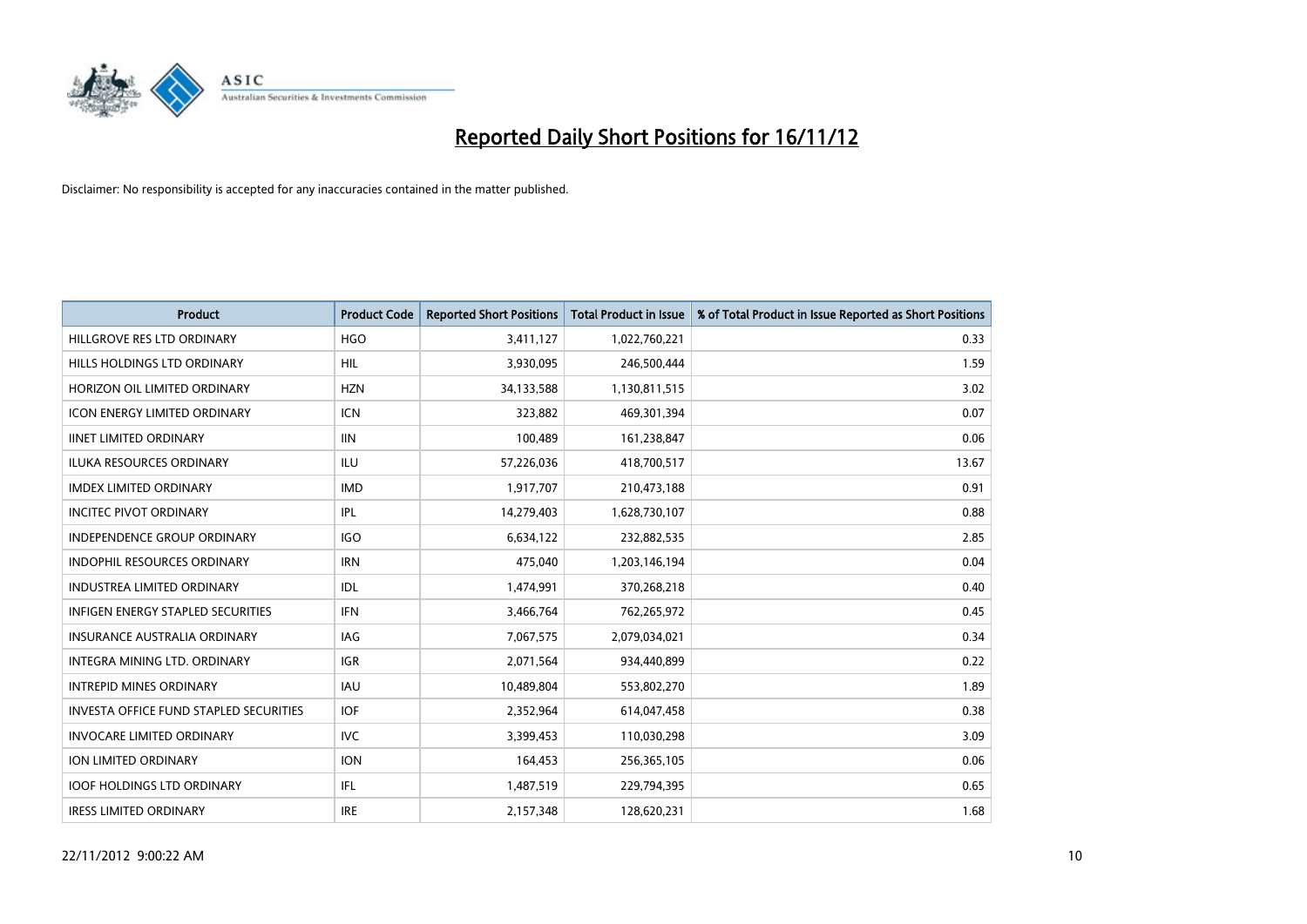

| <b>Product</b>                           | <b>Product Code</b> | <b>Reported Short Positions</b> | <b>Total Product in Issue</b> | % of Total Product in Issue Reported as Short Positions |
|------------------------------------------|---------------------|---------------------------------|-------------------------------|---------------------------------------------------------|
| <b>IRON ORE HOLDINGS ORDINARY</b>        | <b>IOH</b>          | 39,352                          | 161,174,005                   | 0.02                                                    |
| <b>IVANHOE AUSTRALIA ORDINARY</b>        | <b>IVA</b>          | 1,705,267                       | 555,856,143                   | 0.31                                                    |
| JAMES HARDIE INDUST CHESS DEPOSITARY INT | <b>JHX</b>          | 9,888,538                       | 439,580,130                   | 2.25                                                    |
| <b>IB HI-FI LIMITED ORDINARY</b>         | <b>IBH</b>          | 21,091,754                      | 98,850,643                    | 21.34                                                   |
| <b>IUPITER MINES ORDINARY</b>            | <b>IMS</b>          | 89.009                          | 2,281,835,383                 | 0.00                                                    |
| KAGARA LTD ORDINARY                      | KZL                 | 3,001,465                       | 798,953,117                   | 0.38                                                    |
| KANGAROO RES LTD ORDINARY                | <b>KRL</b>          | 1,358,791                       | 3,434,430,012                 | 0.04                                                    |
| KAROON GAS AUSTRALIA ORDINARY            | <b>KAR</b>          | 436,555                         | 221,420,769                   | 0.20                                                    |
| KATHMANDU HOLD LTD ORDINARY              | <b>KMD</b>          | 731,027                         | 200,165,940                   | 0.37                                                    |
| <b>KBL MINING LIMITED ORDINARY</b>       | <b>KBL</b>          | 1,820                           | 292,335,629                   | 0.00                                                    |
| <b>KENTOR GOLD LIMITED ORDINARY</b>      | KGL                 | 275                             | 140,040,563                   | 0.00                                                    |
| KINGSGATE CONSOLID. ORDINARY             | <b>KCN</b>          | 8,010,152                       | 151,828,173                   | 5.28                                                    |
| KINGSROSE MINING LTD ORDINARY            | <b>KRM</b>          | 41,066                          | 290,111,217                   | 0.01                                                    |
| LEIGHTON HOLDINGS ORDINARY               | LEI                 | 10,509,876                      | 337, 164, 188                 | 3.12                                                    |
| LEND LEASE GROUP UNIT/ORD STAPLED        | <b>LLC</b>          | 5,112,086                       | 574,351,883                   | 0.89                                                    |
| LINC ENERGY LTD ORDINARY                 | <b>LNC</b>          | 31,459,043                      | 504,487,631                   | 6.24                                                    |
| LIQUEFIED NATURAL ORDINARY               | LNG                 | 272,800                         | 267,699,015                   | 0.10                                                    |
| <b>LYNAS CORPORATION ORDINARY</b>        | <b>LYC</b>          | 230,022,556                     | 1,796,159,363                 | 12.81                                                   |
| M2 TELECOMMUNICATION ORDINARY            | <b>MTU</b>          | 6,233,095                       | 157,891,251                   | 3.95                                                    |
| <b>MACA LIMITED ORDINARY</b>             | <b>MLD</b>          | 13,741                          | 150,000,000                   | 0.01                                                    |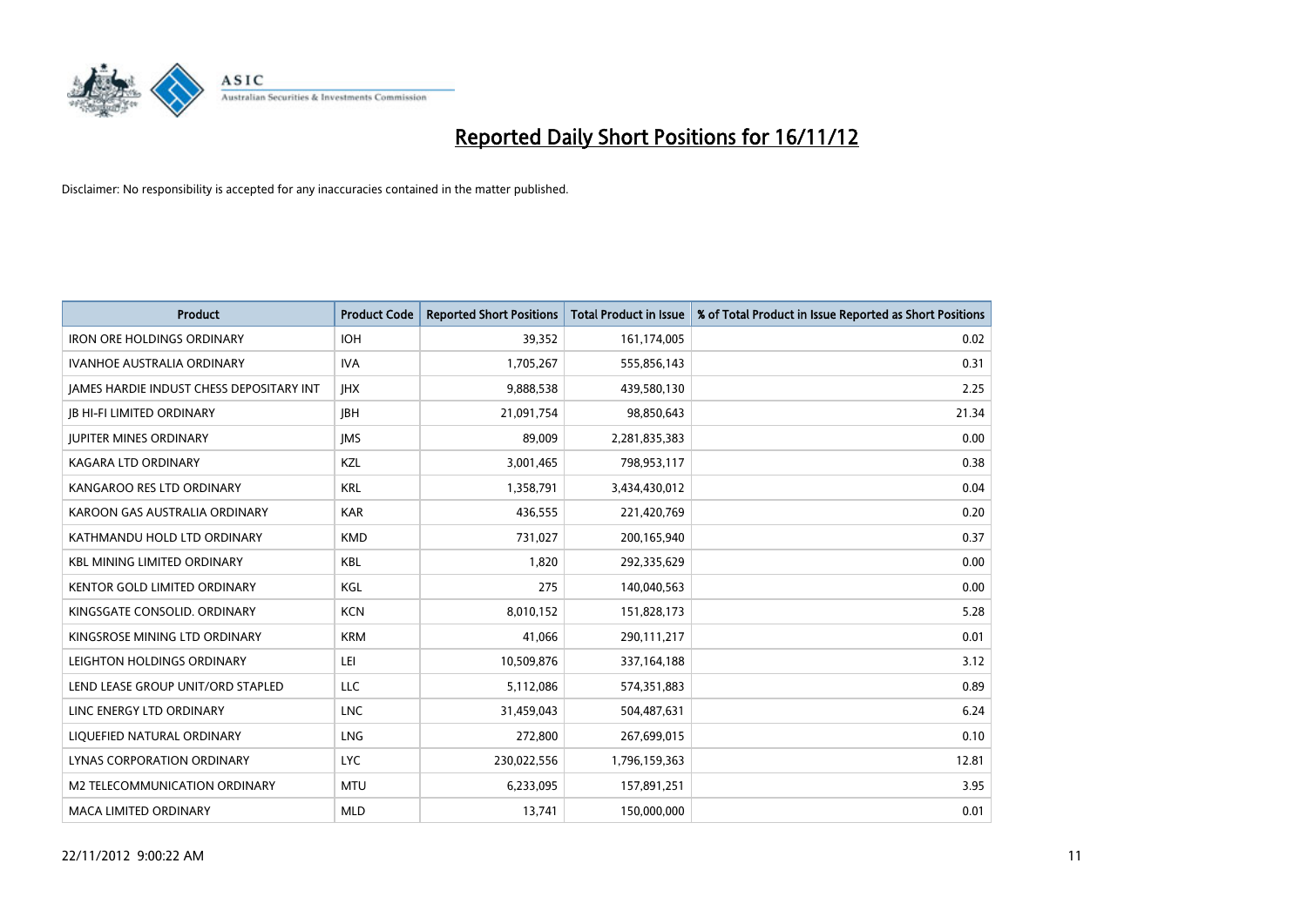

| <b>Product</b>                        | <b>Product Code</b> | <b>Reported Short Positions</b> | <b>Total Product in Issue</b> | % of Total Product in Issue Reported as Short Positions |
|---------------------------------------|---------------------|---------------------------------|-------------------------------|---------------------------------------------------------|
| <b>MACMAHON HOLDINGS ORDINARY</b>     | <b>MAH</b>          | 4,970,382                       | 757,017,561                   | 0.66                                                    |
| MACQ ATLAS ROADS GRP ORDINARY STAPLED | <b>MOA</b>          | 4,677,920                       | 478,531,436                   | 0.98                                                    |
| MACQUARIE GROUP LTD ORDINARY          | MQG                 | 7,324,595                       | 339,095,140                   | 2.16                                                    |
| MAGELLAN FIN GRP LTD ORDINARY         | <b>MFG</b>          | 482                             | 152,558,341                   | 0.00                                                    |
| <b>MARENGO MINING ORDINARY</b>        | <b>MGO</b>          | 29,250                          | 1,137,720,551                 | 0.00                                                    |
| <b>MATRIX C &amp; E LTD ORDINARY</b>  | <b>MCE</b>          | 4,001,586                       | 94,555,428                    | 4.23                                                    |
| MAVERICK DRILLING ORDINARY            | <b>MAD</b>          | 1,972,328                       | 452,726,751                   | 0.44                                                    |
| <b>MAXITRANS INDUSTRIES ORDINARY</b>  | <b>MXI</b>          | 5,900                           | 183,993,392                   | 0.00                                                    |
| MCMILLAN SHAKESPEARE ORDINARY         | <b>MMS</b>          | 239,951                         | 74,523,965                    | 0.32                                                    |
| MEDUSA MINING LTD ORDINARY            | <b>MML</b>          | 2,255,657                       | 188,903,911                   | 1.19                                                    |
| MELBOURNE IT LIMITED ORDINARY         | <b>MLB</b>          | 492,222                         | 82,451,363                    | 0.60                                                    |
| MEO AUSTRALIA LTD ORDINARY            | <b>MEO</b>          | 1,011,402                       | 586,448,260                   | 0.17                                                    |
| <b>MERMAID MARINE ORDINARY</b>        | <b>MRM</b>          | 1,784,777                       | 223,694,865                   | 0.80                                                    |
| MESOBLAST LIMITED ORDINARY            | <b>MSB</b>          | 16,944,152                      | 287,132,832                   | 5.90                                                    |
| METALS X LIMITED ORDINARY             | <b>MLX</b>          | 4,702,165                       | 1,651,766,110                 | 0.28                                                    |
| METCASH LIMITED ORDINARY              | <b>MTS</b>          | 63,575,695                      | 880,704,786                   | 7.22                                                    |
| METGASCO LIMITED ORDINARY             | <b>MEL</b>          | 86,398                          | 443,806,802                   | 0.02                                                    |
| METMINCO LIMITED ORDINARY             | <b>MNC</b>          | 1,431,049                       | 1,749,541,573                 | 0.08                                                    |
| MICLYN EXP OFFSHR ORDINARY            | <b>MIO</b>          | 103,296                         | 278,639,188                   | 0.04                                                    |
| <b>MILTON CORPORATION ORDINARY</b>    | <b>MLT</b>          | 12.800                          | 121,625,655                   | 0.01                                                    |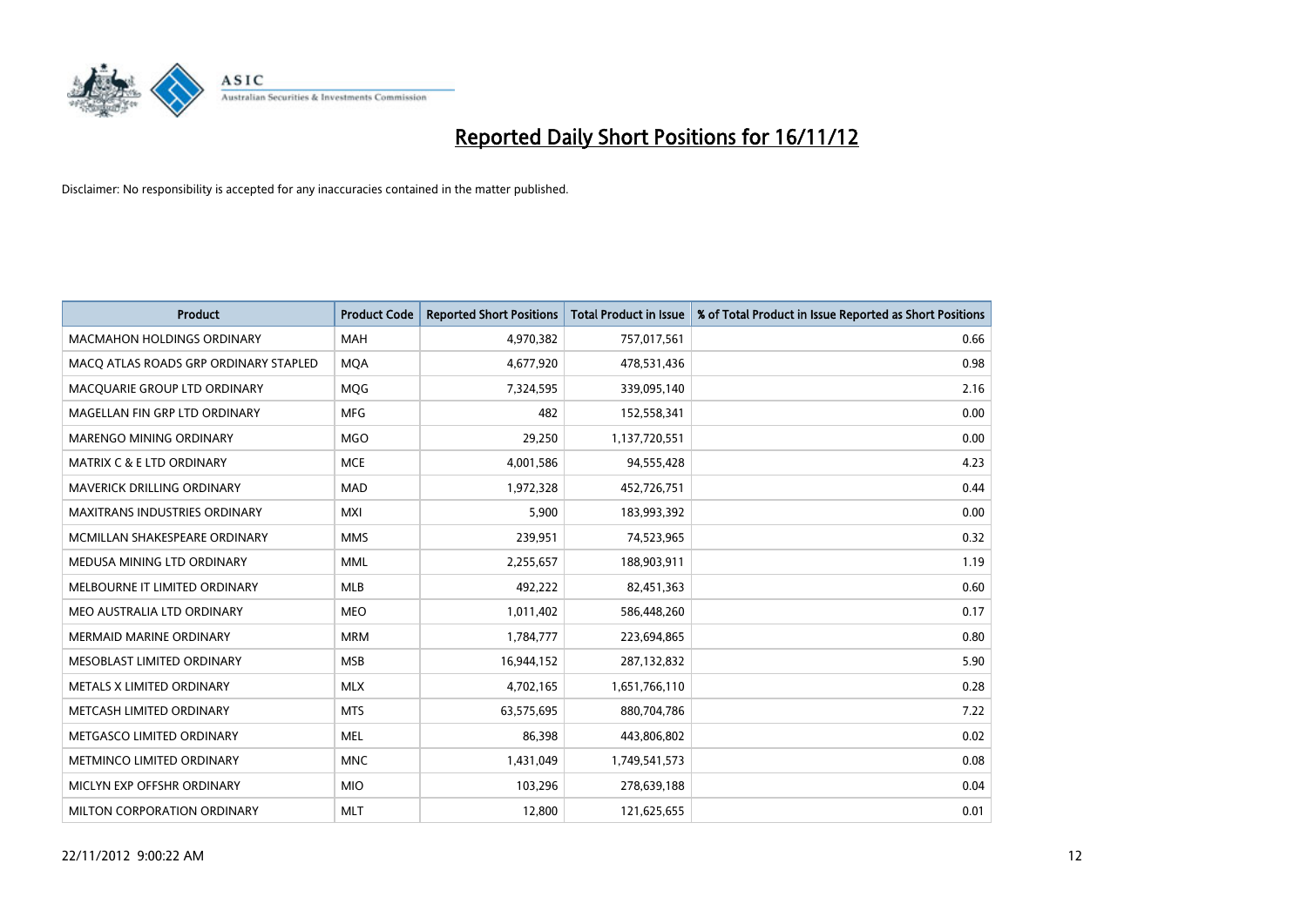

| <b>Product</b>                     | <b>Product Code</b> | <b>Reported Short Positions</b> | <b>Total Product in Issue</b> | % of Total Product in Issue Reported as Short Positions |
|------------------------------------|---------------------|---------------------------------|-------------------------------|---------------------------------------------------------|
| MINCOR RESOURCES NL ORDINARY       | <b>MCR</b>          | 1,879,281                       | 188,208,274                   | 1.00                                                    |
| MINERAL DEPOSITS ORDINARY          | <b>MDL</b>          | 337,094                         | 83,538,786                    | 0.40                                                    |
| MINERAL RESOURCES, ORDINARY        | <b>MIN</b>          | 4,874,322                       | 185,006,018                   | 2.63                                                    |
| MIRABELA NICKEL LTD ORDINARY       | <b>MBN</b>          | 10,256,782                      | 876,582,736                   | 1.17                                                    |
| MIRVAC GROUP STAPLED SECURITIES    | <b>MGR</b>          | 13,148,816                      | 3,425,587,451                 | 0.38                                                    |
| MOLOPO ENERGY LTD ORDINARY         | <b>MPO</b>          | 1,347,938                       | 245,849,711                   | 0.55                                                    |
| <b>MONADELPHOUS GROUP ORDINARY</b> | <b>MND</b>          | 6,463,676                       | 90,663,543                    | 7.13                                                    |
| MORTGAGE CHOICE LTD ORDINARY       | <b>MOC</b>          | 2,374,167                       | 123,431,282                   | 1.92                                                    |
| <b>MOUNT GIBSON IRON ORDINARY</b>  | <b>MGX</b>          | 6,113,001                       | 1,090,584,232                 | 0.56                                                    |
| MULTIPLEX SITES SITES              | <b>MXUPA</b>        | 457                             | 4,500,000                     | 0.01                                                    |
| MURCHISON METALS LTD ORDINARY      | <b>MMX</b>          | 5,337,424                       | 450,427,346                   | 1.18                                                    |
| <b>MYER HOLDINGS LTD ORDINARY</b>  | <b>MYR</b>          | 87,932,374                      | 583,384,551                   | 15.07                                                   |
| MYSTATE LIMITED ORDINARY           | <b>MYS</b>          | 19,725                          | 87,012,663                    | 0.02                                                    |
| NATIONAL AUST, BANK ORDINARY       | <b>NAB</b>          | 12,903,306                      | 2,300,821,750                 | 0.56                                                    |
| NAVITAS LIMITED ORDINARY           | <b>NVT</b>          | 11,486,976                      | 375,367,918                   | 3.06                                                    |
| NEON ENERGY LIMITED ORDINARY       | <b>NEN</b>          | 2,317,499                       | 549,582,936                   | 0.42                                                    |
| NEW HOPE CORPORATION ORDINARY      | <b>NHC</b>          | 2,998,149                       | 830,526,815                   | 0.36                                                    |
| NEWCREST MINING ORDINARY           | <b>NCM</b>          | 1,985,208                       | 765,906,839                   | 0.26                                                    |
| NEWS CORP A NON-VOTING CDI         | <b>NWSLV</b>        | 2,962,101                       | 1,543,054,190                 | 0.19                                                    |
| NEWS CORP B VOTING CDI             | <b>NWS</b>          | 1,215,940                       | 798,520,953                   | 0.15                                                    |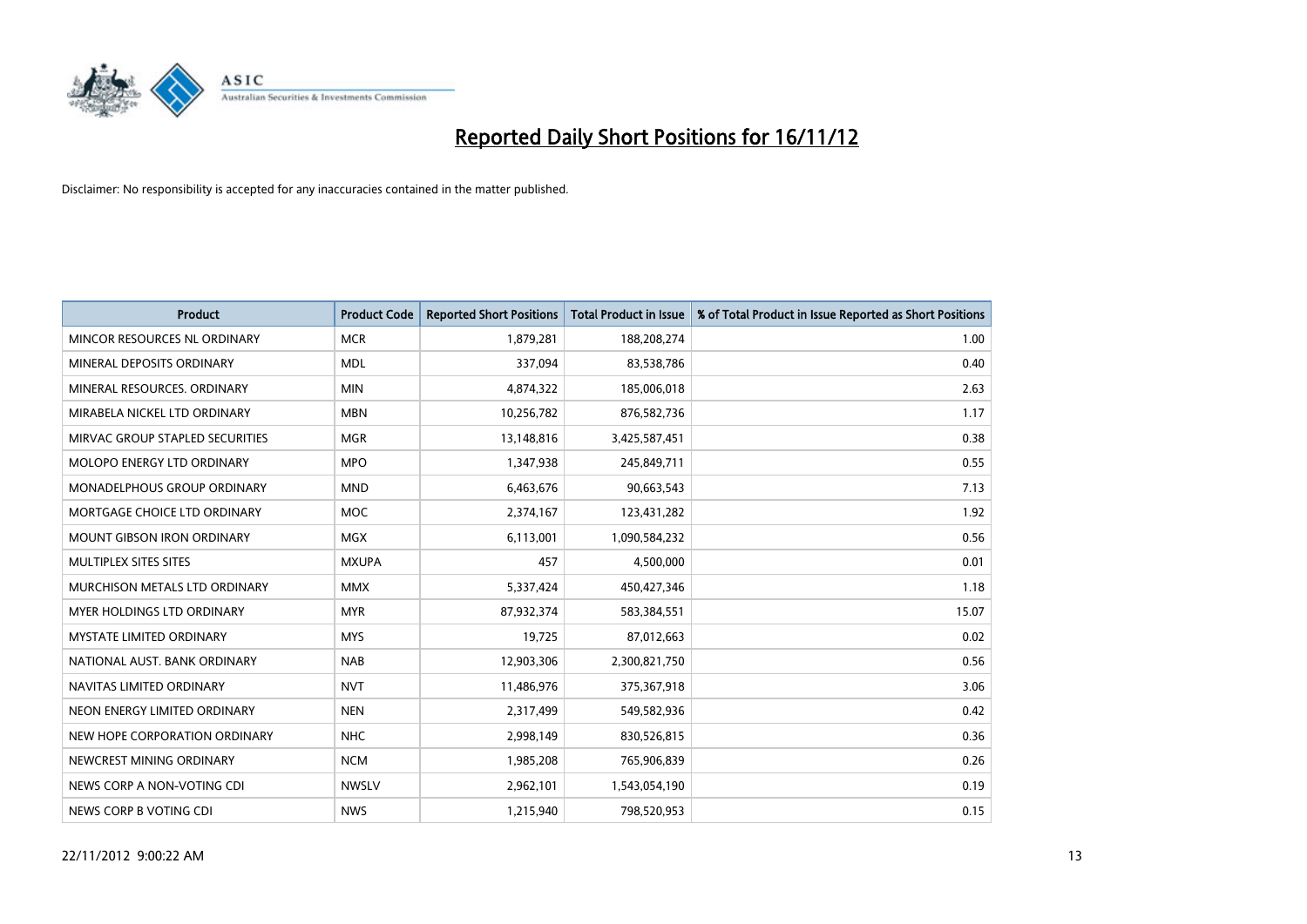

| <b>Product</b>                        | <b>Product Code</b> | <b>Reported Short Positions</b> | <b>Total Product in Issue</b> | % of Total Product in Issue Reported as Short Positions |
|---------------------------------------|---------------------|---------------------------------|-------------------------------|---------------------------------------------------------|
| NEWSAT LIMITED ORDINARY               | <b>NWT</b>          | 87,605                          | 233,052,157                   | 0.04                                                    |
| NEXTDC LIMITED ORDINARY               | <b>NXT</b>          | 2,796,611                       | 150,627,388                   | 1.86                                                    |
| NEXUS ENERGY LIMITED ORDINARY         | <b>NXS</b>          | 4,358,307                       | 1,329,821,159                 | 0.33                                                    |
| NIDO PETROLEUM ORDINARY               | <b>NDO</b>          | 105,313                         | 1,390,829,818                 | 0.01                                                    |
| NOBLE MINERAL RES ORDINARY            | <b>NMG</b>          | 3,770,533                       | 655,522,952                   | 0.58                                                    |
| NORFOLK GROUP ORDINARY                | <b>NFK</b>          | 50                              | 158,890,730                   | 0.00                                                    |
| NORTHERN IRON LTD ORDINARY            | <b>NFE</b>          | 1,525,122                       | 493,067,453                   | 0.31                                                    |
| NORTHERN STAR ORDINARY                | <b>NST</b>          | 2,468,872                       | 423,968,168                   | 0.58                                                    |
| NRW HOLDINGS LIMITED ORDINARY         | <b>NWH</b>          | 4,596,521                       | 278,888,011                   | 1.65                                                    |
| NUFARM LIMITED ORDINARY               | <b>NUF</b>          | 5,697,852                       | 262,662,626                   | 2.17                                                    |
| OCEANAGOLD CORP. CHESS DEPOSITARY INT | OGC                 | 1,356,664                       | 263,278,752                   | 0.52                                                    |
| OIL SEARCH LTD ORDINARY               | <b>OSH</b>          | 2,137,346                       | 1,334,756,742                 | 0.16                                                    |
| OM HOLDINGS LIMITED ORDINARY          | OMH                 | 3,988,156                       | 673,423,337                   | 0.59                                                    |
| ORICA LIMITED ORDINARY                | ORI                 | 3,034,464                       | 365,642,802                   | 0.83                                                    |
| ORIGIN ENERGY ORDINARY                | <b>ORG</b>          | 10,979,668                      | 1,093,612,528                 | 1.00                                                    |
| OROCOBRE LIMITED ORDINARY             | <b>ORE</b>          | 75,589                          | 115,547,970                   | 0.07                                                    |
| OROTONGROUP LIMITED ORDINARY          | <b>ORL</b>          | 168,401                         | 40,880,902                    | 0.41                                                    |
| ORPHEUS ENERGY LTD ORDINARY           | <b>OEG</b>          | 67,200                          | 130,475,919                   | 0.05                                                    |
| OZ MINERALS ORDINARY                  | OZL                 | 5,385,652                       | 303,470,022                   | 1.77                                                    |
| PACIFIC BRANDS ORDINARY               | PBG                 | 8,952,917                       | 912,915,695                   | 0.98                                                    |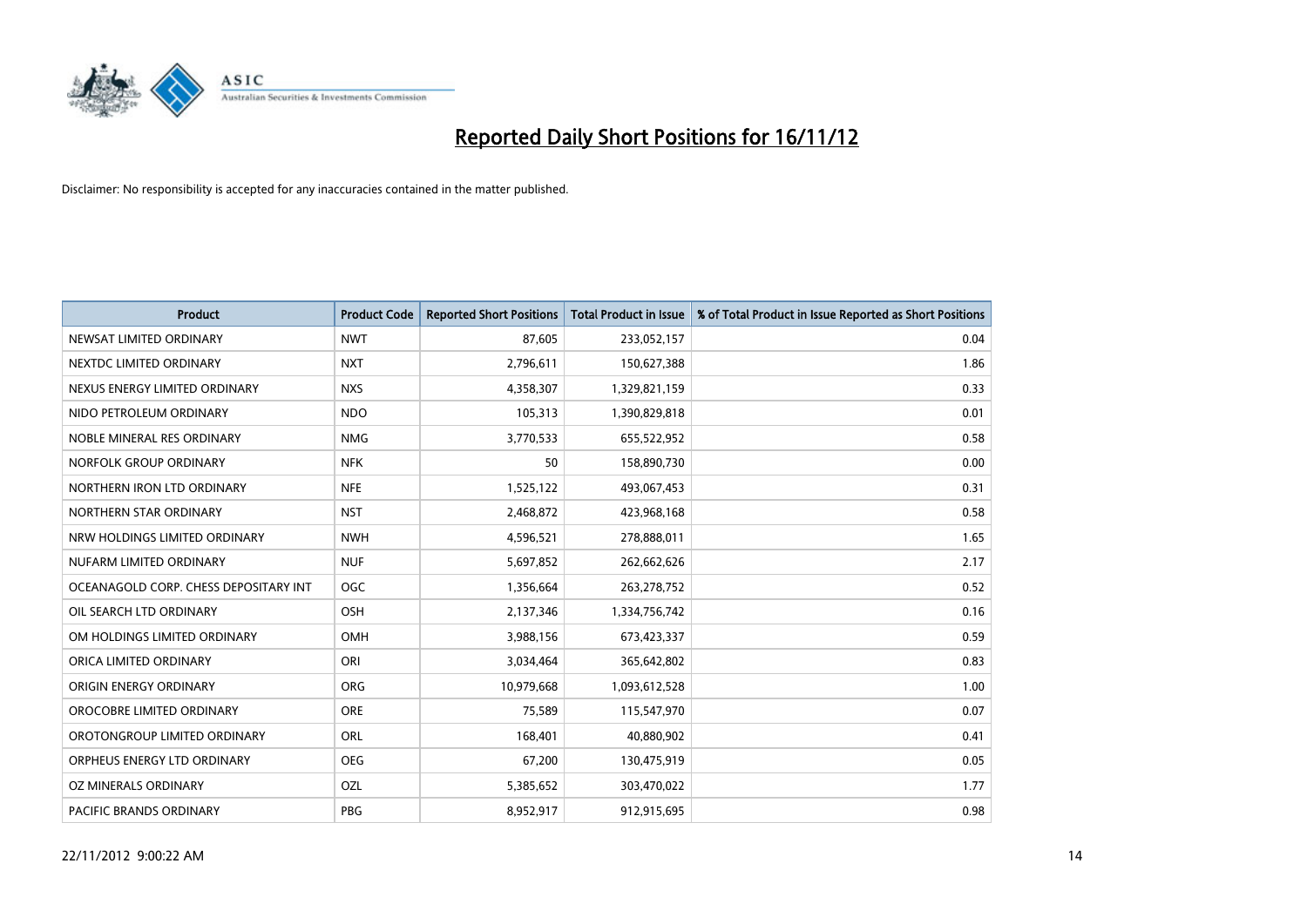

| <b>Product</b>               | <b>Product Code</b> | <b>Reported Short Positions</b> | <b>Total Product in Issue</b> | % of Total Product in Issue Reported as Short Positions |
|------------------------------|---------------------|---------------------------------|-------------------------------|---------------------------------------------------------|
| PALADIN ENERGY LTD ORDINARY  | <b>PDN</b>          | 69,307,718                      | 836,825,651                   | 8.28                                                    |
| PANAUST LIMITED ORDINARY     | PNA                 | 2,404,936                       | 605,962,322                   | 0.40                                                    |
| PANCONTINENTAL OIL ORDINARY  | <b>PCL</b>          | 233,335                         | 1,148,744,096                 | 0.02                                                    |
| PANORAMIC RESOURCES ORDINARY | PAN                 | 2,762,610                       | 255,681,195                   | 1.08                                                    |
| PAPERLINX LIMITED ORDINARY   | <b>PPX</b>          | 68,231                          | 609,280,761                   | 0.01                                                    |
| PAPILLON RES LTD ORDINARY    | PIR                 | 2,801,353                       | 258,986,563                   | 1.08                                                    |
| PEET LIMITED ORDINARY        | <b>PPC</b>          | 3,602,304                       | 321,013,141                   | 1.12                                                    |
| PERILYA LIMITED ORDINARY     | PEM                 | 3,026                           | 769,316,426                   | 0.00                                                    |
| PERPETUAL LIMITED ORDINARY   | <b>PPT</b>          | 2,101,499                       | 41,980,678                    | 5.01                                                    |
| PERSEUS MINING LTD ORDINARY  | PRU                 | 8,000,860                       | 457,962,088                   | 1.75                                                    |
| PHARMAXIS LTD ORDINARY       | <b>PXS</b>          | 6,868,213                       | 308,543,389                   | 2.23                                                    |
| PLATINUM ASSET ORDINARY      | <b>PTM</b>          | 12,381,272                      | 561,347,878                   | 2.21                                                    |
| PLATINUM AUSTRALIA ORDINARY  | <b>PLA</b>          | 836,127                         | 504,968,043                   | 0.17                                                    |
| PMI GOLD CORP CDI 1:1        | <b>PVM</b>          | 34,473                          | 79,078,033                    | 0.04                                                    |
| PMP LIMITED ORDINARY         | PMP                 | 31,142                          | 323,781,124                   | 0.01                                                    |
| PREMIER INVESTMENTS ORDINARY | <b>PMV</b>          | 1,063,266                       | 155,260,478                   | 0.68                                                    |
| PRIMA BIOMED LTD ORDINARY    | <b>PRR</b>          | 6,288,810                       | 1,066,063,388                 | 0.59                                                    |
| PRIMARY HEALTH CARE ORDINARY | <b>PRY</b>          | 27,489,680                      | 502,983,554                   | 5.47                                                    |
| PRIMEAG AUSTRALIA ORDINARY   | PAG                 | 38,289                          | 266,394,444                   | 0.01                                                    |
| PROGRAMMED ORDINARY          | <b>PRG</b>          | 229.335                         | 118,177,001                   | 0.19                                                    |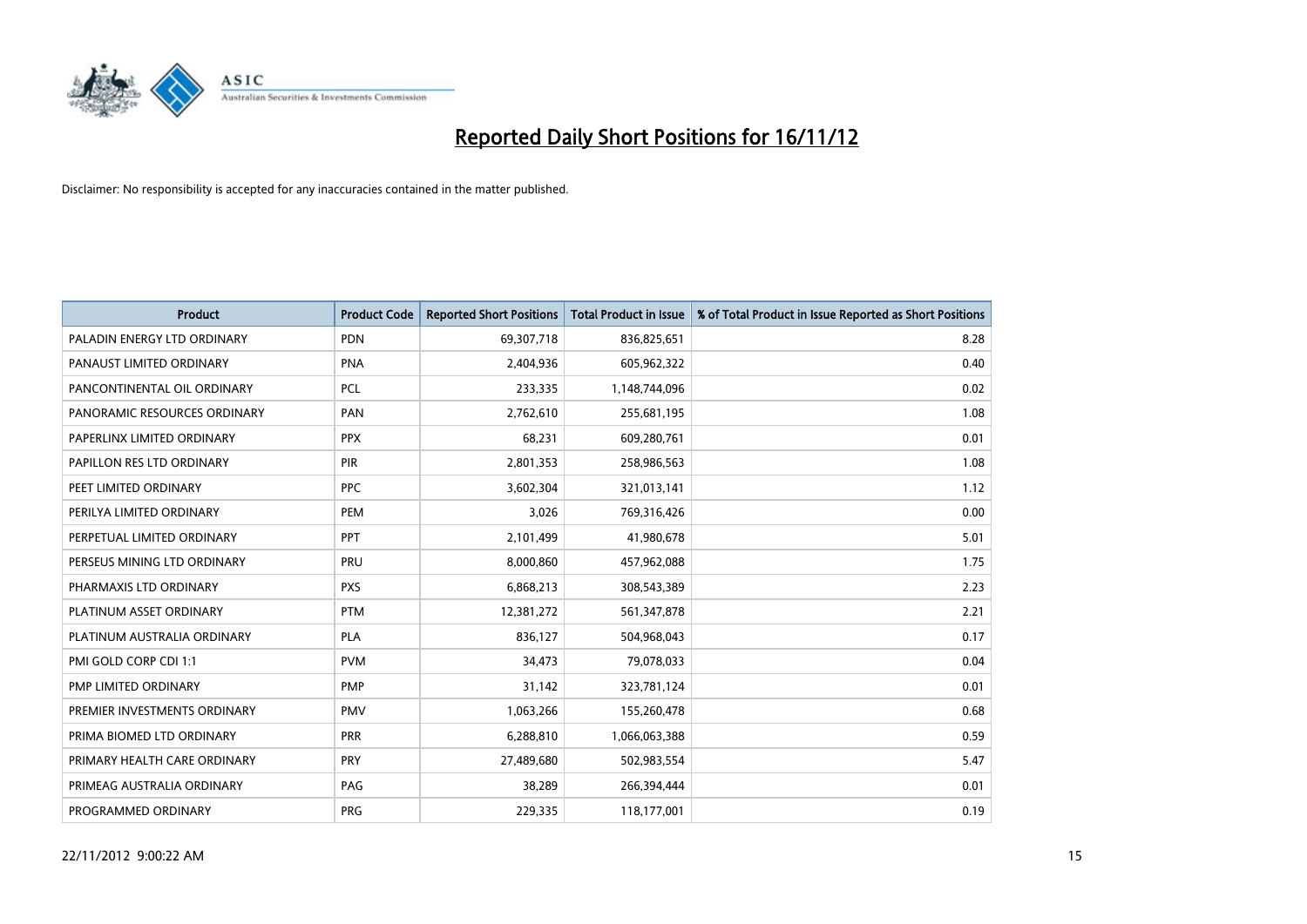

| <b>Product</b>                      | <b>Product Code</b> | <b>Reported Short Positions</b> | Total Product in Issue | % of Total Product in Issue Reported as Short Positions |
|-------------------------------------|---------------------|---------------------------------|------------------------|---------------------------------------------------------|
| <b>QANTAS AIRWAYS ORDINARY</b>      | QAN                 | 14,339,839                      | 2,265,123,620          | 0.63                                                    |
| <b>OBE INSURANCE GROUP ORDINARY</b> | <b>OBE</b>          | 59,527,663                      | 1,196,747,582          | 4.97                                                    |
| OR NATIONAL LIMITED ORDINARY        | <b>ORN</b>          | 12,485,927                      | 2,425,468,941          | 0.51                                                    |
| ORXPHARMA LTD ORDINARY              | <b>ORX</b>          | 96,662                          | 144,577,206            | 0.07                                                    |
| <b>OUBE HOLDINGS LTD ORDINARY</b>   | <b>QUB</b>          | 14,274,823                      | 924,489,845            | 1.54                                                    |
| RAMELIUS RESOURCES ORDINARY         | <b>RMS</b>          | 5,742,109                       | 336,256,949            | 1.71                                                    |
| RAMSAY HEALTH CARE ORDINARY         | <b>RHC</b>          | 2,395,482                       | 202,081,252            | 1.19                                                    |
| <b>RCR TOMLINSON ORDINARY</b>       | <b>RCR</b>          | 184,169                         | 132,406,265            | 0.14                                                    |
| <b>REA GROUP ORDINARY</b>           | <b>REA</b>          | 15,731                          | 131,714,699            | 0.01                                                    |
| <b>RECKON LIMITED ORDINARY</b>      | <b>RKN</b>          | 401,000                         | 129,488,015            | 0.31                                                    |
| <b>RED 5 LIMITED ORDINARY</b>       | <b>RED</b>          | 268,843                         | 135,488,008            | 0.20                                                    |
| <b>RED FORK ENERGY ORDINARY</b>     | <b>RFE</b>          | 2,468,154                       | 384,951,719            | 0.64                                                    |
| REDBANK ENERGY LTD ORDINARY         | AEJ                 | 13                              | 786,287                | 0.00                                                    |
| <b>REDFLEX HOLDINGS ORDINARY</b>    | <b>RDF</b>          | 187,701                         | 110,762,310            | 0.17                                                    |
| REECE AUSTRALIA LTD. ORDINARY       | <b>REH</b>          | 10,500                          | 99,600,000             | 0.01                                                    |
| REED RESOURCES LTD ORDINARY         | <b>RDR</b>          | 431,700                         | 508,556,518            | 0.08                                                    |
| <b>REGIS RESOURCES ORDINARY</b>     | <b>RRL</b>          | 1,208,252                       | 455,420,679            | 0.27                                                    |
| RESMED INC CDI 10:1                 | <b>RMD</b>          | 3,164,027                       | 1,556,242,300          | 0.20                                                    |
| <b>RESOLUTE MINING ORDINARY</b>     | <b>RSG</b>          | 2,991,696                       | 632,071,957            | 0.47                                                    |
| <b>RESOURCE GENERATION ORDINARY</b> | <b>RES</b>          | 173                             | 262,895,652            | 0.00                                                    |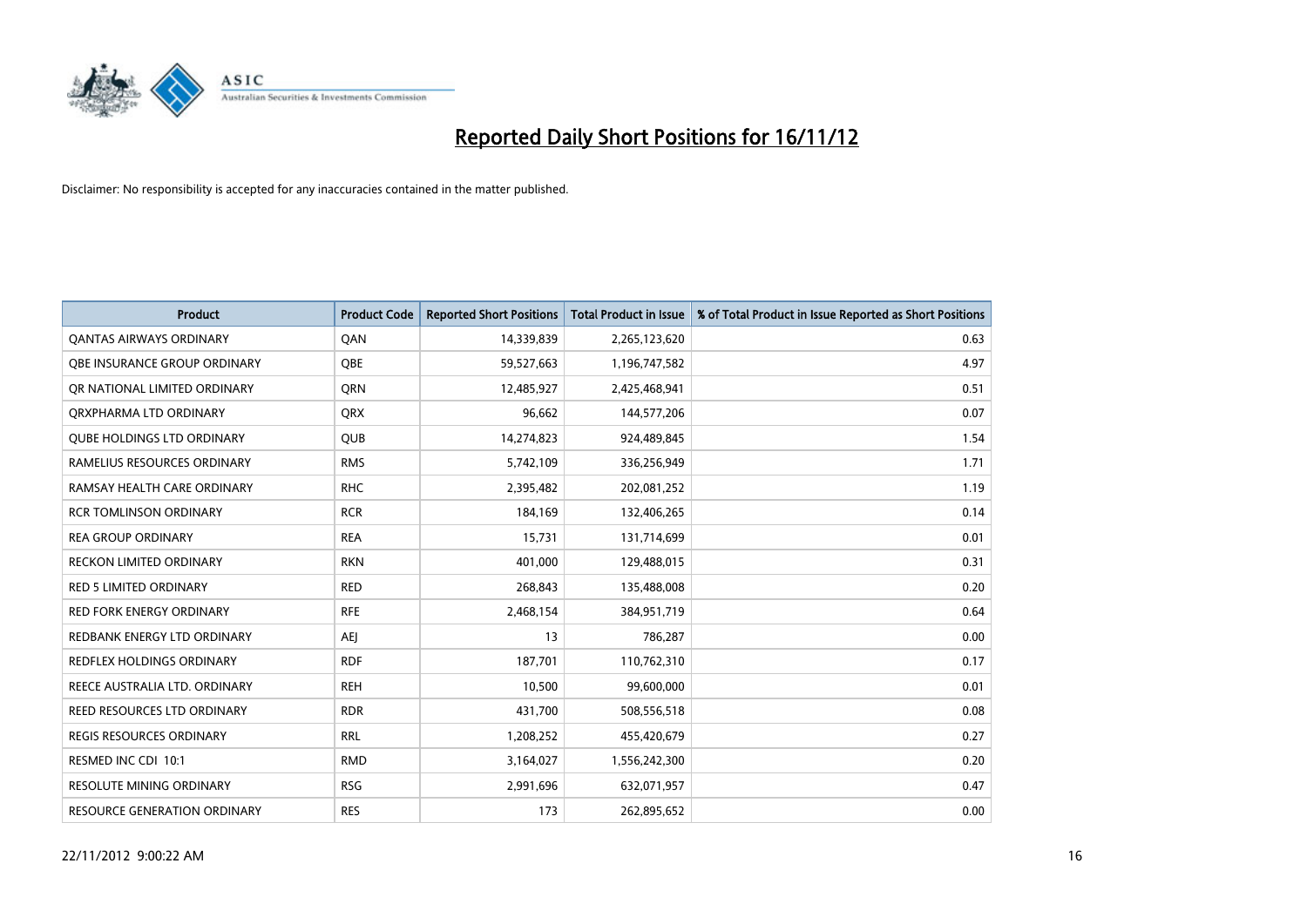

| <b>Product</b>                | <b>Product Code</b> | <b>Reported Short Positions</b> | <b>Total Product in Issue</b> | % of Total Product in Issue Reported as Short Positions |
|-------------------------------|---------------------|---------------------------------|-------------------------------|---------------------------------------------------------|
| RETAIL FOOD GROUP ORDINARY    | <b>RFG</b>          | 150,267                         | 125,240,114                   | 0.12                                                    |
| REVERSE CORP LIMITED ORDINARY | <b>REF</b>          | 100                             | 92,382,175                    | 0.00                                                    |
| REX MINERALS LIMITED ORDINARY | <b>RXM</b>          | 1,957,283                       | 188,907,284                   | 1.04                                                    |
| RHG LIMITED ORDINARY          | <b>RHG</b>          | 35,085                          | 308,483,177                   | 0.01                                                    |
| <b>RIALTO ENERGY ORDINARY</b> | <b>RIA</b>          | 41                              | 672,259,992                   | 0.00                                                    |
| RIO TINTO LIMITED ORDINARY    | <b>RIO</b>          | 10,234,146                      | 435,758,720                   | 2.35                                                    |
| ROC OIL COMPANY ORDINARY      | <b>ROC</b>          | 1,345,528                       | 683,235,552                   | 0.20                                                    |
| RURALCO HOLDINGS ORDINARY     | <b>RHL</b>          | 12,000                          | 55,019,284                    | 0.02                                                    |
| SAI GLOBAL LIMITED ORDINARY   | SAI                 | 7,069,581                       | 206,730,256                   | 3.42                                                    |
| SALMAT LIMITED ORDINARY       | <b>SLM</b>          | 1,310,085                       | 159,812,799                   | 0.82                                                    |
| SAMSON OIL & GAS LTD ORDINARY | SSN                 | 5,067,000                       | 1,820,729,000                 | 0.28                                                    |
| SANDFIRE RESOURCES ORDINARY   | <b>SFR</b>          | 2,635,443                       | 152,724,301                   | 1.73                                                    |
| <b>SANTOS LTD ORDINARY</b>    | <b>STO</b>          | 3,836,167                       | 958,846,325                   | 0.40                                                    |
| SARACEN MINERAL ORDINARY      | SAR                 | 5,899,623                       | 595,032,306                   | 0.99                                                    |
| SEDGMAN LIMITED ORDINARY      | <b>SDM</b>          | 635,567                         | 217,623,797                   | 0.29                                                    |
| SEEK LIMITED ORDINARY         | <b>SEK</b>          | 12,297,003                      | 337,101,307                   | 3.65                                                    |
| SENEX ENERGY LIMITED ORDINARY | SXY                 | 3,511,483                       | 1,140,134,837                 | 0.31                                                    |
| SERVICE STREAM ORDINARY       | <b>SSM</b>          | 400                             | 283,418,867                   | 0.00                                                    |
| SEVEN GROUP HOLDINGS ORDINARY | <b>SVW</b>          | 1,970,105                       | 307,410,281                   | 0.64                                                    |
| SEVEN WEST MEDIA LTD ORDINARY | <b>SWM</b>          | 22,915,357                      | 999,160,872                   | 2.29                                                    |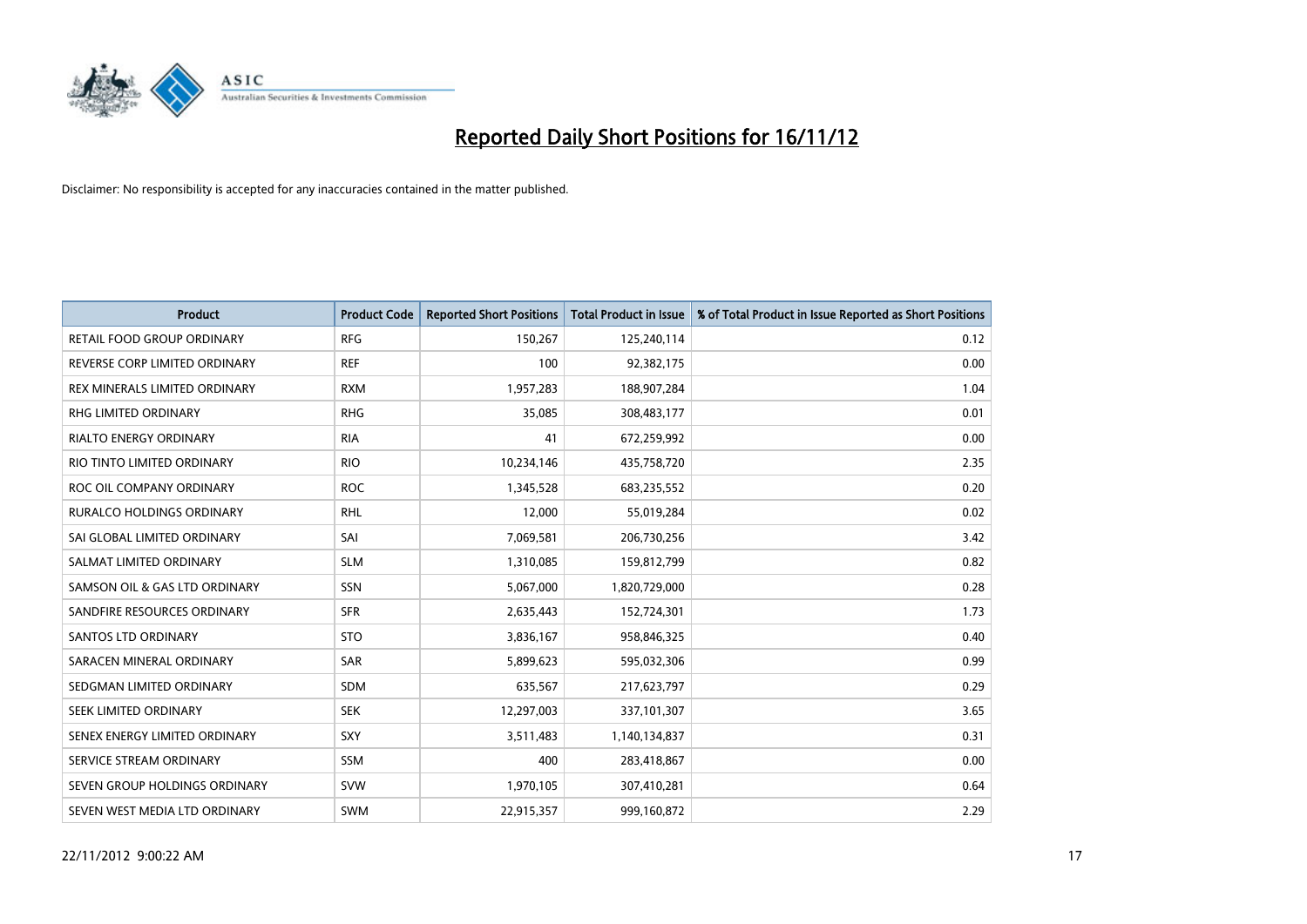

| <b>Product</b>                           | <b>Product Code</b> | <b>Reported Short Positions</b> | <b>Total Product in Issue</b> | % of Total Product in Issue Reported as Short Positions |
|------------------------------------------|---------------------|---------------------------------|-------------------------------|---------------------------------------------------------|
| SIGMA PHARMACEUTICAL ORDINARY            | <b>SIP</b>          | 6,858,314                       | 1,180,143,739                 | 0.58                                                    |
| SILEX SYSTEMS ORDINARY                   | <b>SLX</b>          | 917,290                         | 170,228,676                   | 0.54                                                    |
| SILVER LAKE RESOURCE ORDINARY            | <b>SLR</b>          | 17,008,856                      | 225,493,476                   | 7.54                                                    |
| SIMS METAL MGMT LTD ORDINARY             | SGM                 | 7,159,043                       | 204,269,939                   | 3.50                                                    |
| SINGAPORE TELECOMM. CHESS DEPOSITARY INT | SGT                 | 10,992,157                      | 155,402,627                   | 7.07                                                    |
| SIRIUS RESOURCES NL ORDINARY             | <b>SIR</b>          | 114,506                         | 191,407,586                   | 0.06                                                    |
| SIRTEX MEDICAL ORDINARY                  | <b>SRX</b>          | 106,881                         | 55,768,136                    | 0.19                                                    |
| SKILLED GROUP LTD ORDINARY               | <b>SKE</b>          | 2,046,968                       | 233,487,276                   | 0.88                                                    |
| SKY NETWORK ORDINARY                     | <b>SKT</b>          | 736,000                         | 389,139,785                   | 0.19                                                    |
| SMS MANAGEMENT. ORDINARY                 | <b>SMX</b>          | 1,249,369                       | 69,378,477                    | 1.80                                                    |
| SONIC HEALTHCARE ORDINARY                | <b>SHL</b>          | 4,549,573                       | 395,568,681                   | 1.15                                                    |
| SOUL PATTINSON (W.H) ORDINARY            | SOL                 | 31,154                          | 239,395,320                   | 0.01                                                    |
| SOUTH BOULDER MINES ORDINARY             | <b>STB</b>          | 159,795                         | 126,732,826                   | 0.13                                                    |
| SP AUSNET STAPLED SECURITIES             | SPN                 | 7,103,728                       | 3,339,620,165                 | 0.21                                                    |
| SPARK INFRASTRUCTURE STAPLED NOTE & UNIT | SKI                 | 40,226,830                      | 1,326,734,264                 | 3.03                                                    |
| SPECIALTY FASHION ORDINARY               | <b>SFH</b>          | 2,830,649                       | 192,236,121                   | 1.47                                                    |
| ST BARBARA LIMITED ORDINARY              | <b>SBM</b>          | 3,673,593                       | 488,074,077                   | 0.75                                                    |
| STANMORE COAL LTD ORDINARY               | <b>SMR</b>          | 132,870                         | 206,227,090                   | 0.06                                                    |
| STARPHARMA HOLDINGS ORDINARY             | SPL                 | 5,521,854                       | 283,640,060                   | 1.95                                                    |
| STHN CROSS MEDIA ORDINARY                | <b>SXL</b>          | 22,266,305                      | 704,858,524                   | 3.16                                                    |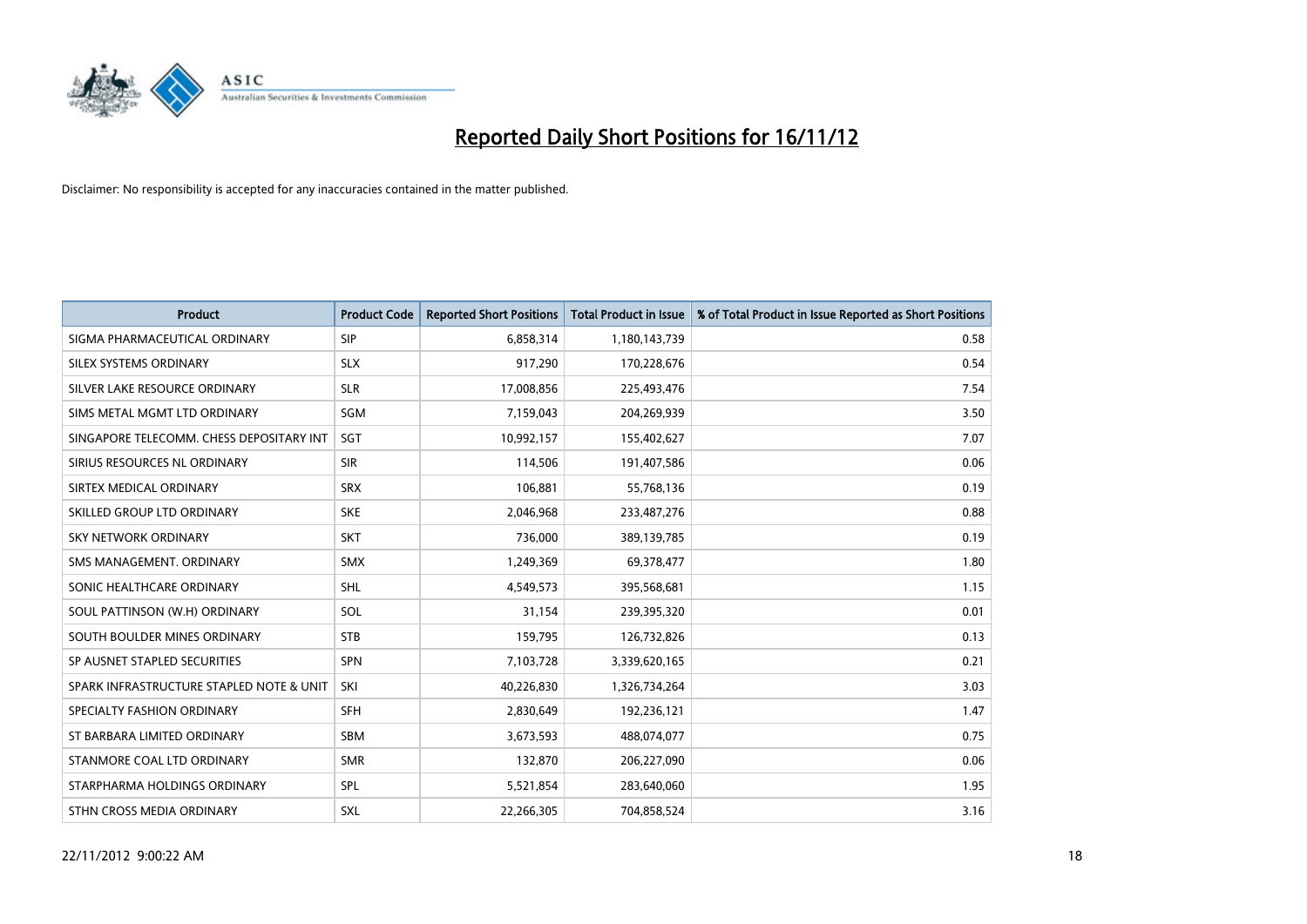

| <b>Product</b>                       | <b>Product Code</b> | <b>Reported Short Positions</b> | <b>Total Product in Issue</b> | % of Total Product in Issue Reported as Short Positions |
|--------------------------------------|---------------------|---------------------------------|-------------------------------|---------------------------------------------------------|
| STOCKLAND UNITS/ORD STAPLED          | SGP                 | 16,520,909                      | 2,202,657,963                 | 0.75                                                    |
| STRAITS RES LTD. ORDINARY            | SRO                 | 640,600                         | 1,164,150,159                 | 0.06                                                    |
| STW COMMUNICATIONS ORDINARY          | SGN                 | 85,913                          | 396,818,970                   | 0.02                                                    |
| SUNCORP GROUP LTD ORDINARY           | <b>SUN</b>          | 7,786,610                       | 1,286,600,980                 | 0.61                                                    |
| SUNDANCE ENERGY ORDINARY             | <b>SEA</b>          | 2,879,105                       | 277,098,474                   | 1.04                                                    |
| SUNDANCE RESOURCES ORDINARY          | <b>SDL</b>          | 10,024,553                      | 3,052,227,034                 | 0.33                                                    |
| SUNLAND GROUP LTD ORDINARY           | <b>SDG</b>          | 18.391                          | 191,238,877                   | 0.01                                                    |
| SUPER RET REP LTD ORDINARY           | <b>SUL</b>          | 665,459                         | 196,382,811                   | 0.34                                                    |
| SYD AIRPORT STAPLED US PROHIBIT.     | SYD                 | 11,484,829                      | 1,861,210,782                 | 0.62                                                    |
| SYMEX HOLDINGS ORDINARY              | <b>SYM</b>          | 529,999                         | 220,332,516                   | 0.24                                                    |
| SYRAH RESOURCES ORDINARY             | <b>SYR</b>          | 68,588                          | 133,869,590                   | 0.05                                                    |
| <b>TABCORP HOLDINGS LTD ORDINARY</b> | <b>TAH</b>          | 13,349,381                      | 734,015,737                   | 1.82                                                    |
| TANAMI GOLD NL ORDINARY              | <b>TAM</b>          | 505,552                         | 261,132,677                   | 0.19                                                    |
| TAP OIL LIMITED ORDINARY             | <b>TAP</b>          | 869,883                         | 241,295,311                   | 0.36                                                    |
| TASSAL GROUP LIMITED ORDINARY        | <b>TGR</b>          | 106,475                         | 146,304,404                   | 0.07                                                    |
| TATTS GROUP LTD ORDINARY             | <b>TTS</b>          | 3,424,656                       | 1,385,200,190                 | 0.25                                                    |
| <b>TELECOM CORPORATION ORDINARY</b>  | <b>TEL</b>          | 13,663,280                      | 1,857,548,099                 | 0.74                                                    |
| TELSTRA CORPORATION. ORDINARY        | <b>TLS</b>          | 24,346,388                      | 12,443,074,357                | 0.20                                                    |
| TEN NETWORK HOLDINGS ORDINARY        | <b>TEN</b>          | 106,968,509                     | 1,437,204,873                 | 7.44                                                    |
| TERANGA GOLD CORP CDI 1:1            | <b>TGZ</b>          | 101,418                         | 163,612,019                   | 0.06                                                    |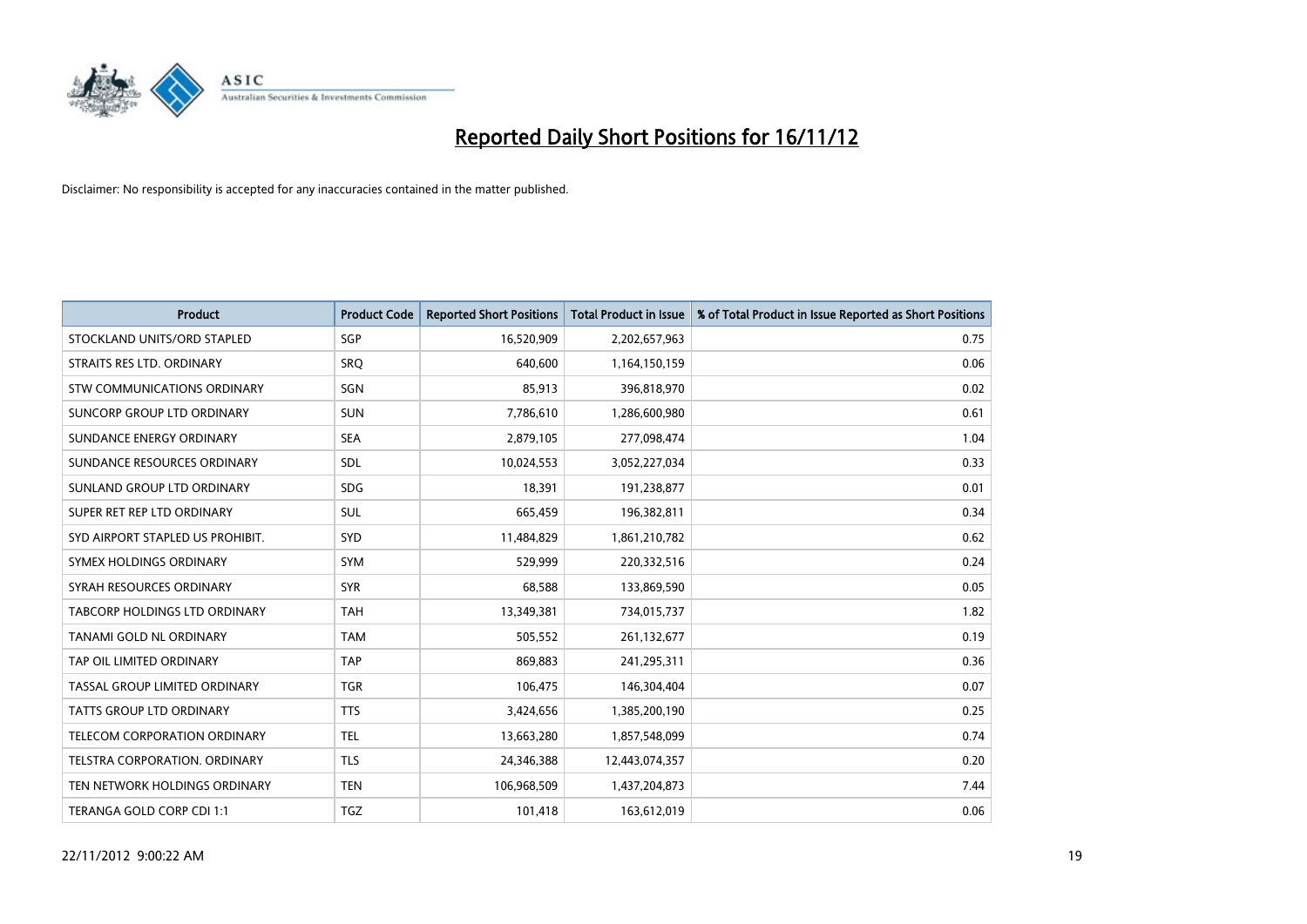

| <b>Product</b>                       | <b>Product Code</b> | <b>Reported Short Positions</b> | <b>Total Product in Issue</b> | % of Total Product in Issue Reported as Short Positions |
|--------------------------------------|---------------------|---------------------------------|-------------------------------|---------------------------------------------------------|
| <b>TFS CORPORATION LTD ORDINARY</b>  | <b>TFC</b>          |                                 | 279,621,829                   | 0.00                                                    |
| THE REJECT SHOP ORDINARY             | <b>TRS</b>          | 2,633,853                       | 26,092,220                    | 10.09                                                   |
| THORN GROUP LIMITED ORDINARY         | <b>TGA</b>          | 36,746                          | 146,374,703                   | 0.03                                                    |
| TIGER RESOURCES ORDINARY             | <b>TGS</b>          | 2,225,773                       | 673,470,269                   | 0.33                                                    |
| TOLL HOLDINGS LTD ORDINARY           | <b>TOL</b>          | 28,443,466                      | 717,133,875                   | 3.97                                                    |
| TOX FREE SOLUTIONS ORDINARY          | <b>TOX</b>          | 268,916                         | 115,989,858                   | 0.23                                                    |
| TPG TELECOM LIMITED ORDINARY         | <b>TPM</b>          | 1,416,135                       | 793,808,141                   | 0.18                                                    |
| TRADE ME GROUP ORDINARY              | <b>TME</b>          | 72,849                          | 396,017,568                   | 0.02                                                    |
| <b>TRANSFIELD SERVICES ORDINARY</b>  | <b>TSE</b>          | 9,171,632                       | 512,457,716                   | 1.79                                                    |
| TRANSPACIFIC INDUST, ORDINARY        | <b>TPI</b>          | 2,348,767                       | 1,578,556,067                 | 0.15                                                    |
| TRANSURBAN GROUP TRIPLE STAPLED SEC. | <b>TCL</b>          | 8,264,397                       | 1,461,665,097                 | 0.57                                                    |
| TREASURY WINE ESTATE ORDINARY        | <b>TWE</b>          | 14,035,470                      | 647,227,144                   | 2.17                                                    |
| TROY RESOURCES LTD ORDINARY          | <b>TRY</b>          | 21,336                          | 91,318,649                    | 0.02                                                    |
| UGL LIMITED ORDINARY                 | UGL                 | 6,272,030                       | 166,315,038                   | 3.77                                                    |
| UNILIFE CORPORATION CDI 6:1          | <b>UNS</b>          | 92,539                          | 252,403,194                   | 0.04                                                    |
| UXC LIMITED ORDINARY                 | <b>UXC</b>          | 1,084,976                       | 308,056,885                   | 0.35                                                    |
| <b>VENTURE MINERALS ORDINARY</b>     | <b>VMS</b>          | 231,274                         | 287,320,170                   | 0.08                                                    |
| <b>VIRGIN AUS HLDG LTD ORDINARY</b>  | <b>VAH</b>          | 41,879,960                      | 2,210,197,600                 | 1.89                                                    |
| VITERRA INC CDI 1:1                  | <b>VTA</b>          | 10                              | 68,629,939                    | 0.00                                                    |
| <b>VOCUS COMMS LTD ORDINARY</b>      | <b>VOC</b>          | 71,270                          | 74,776,058                    | 0.10                                                    |